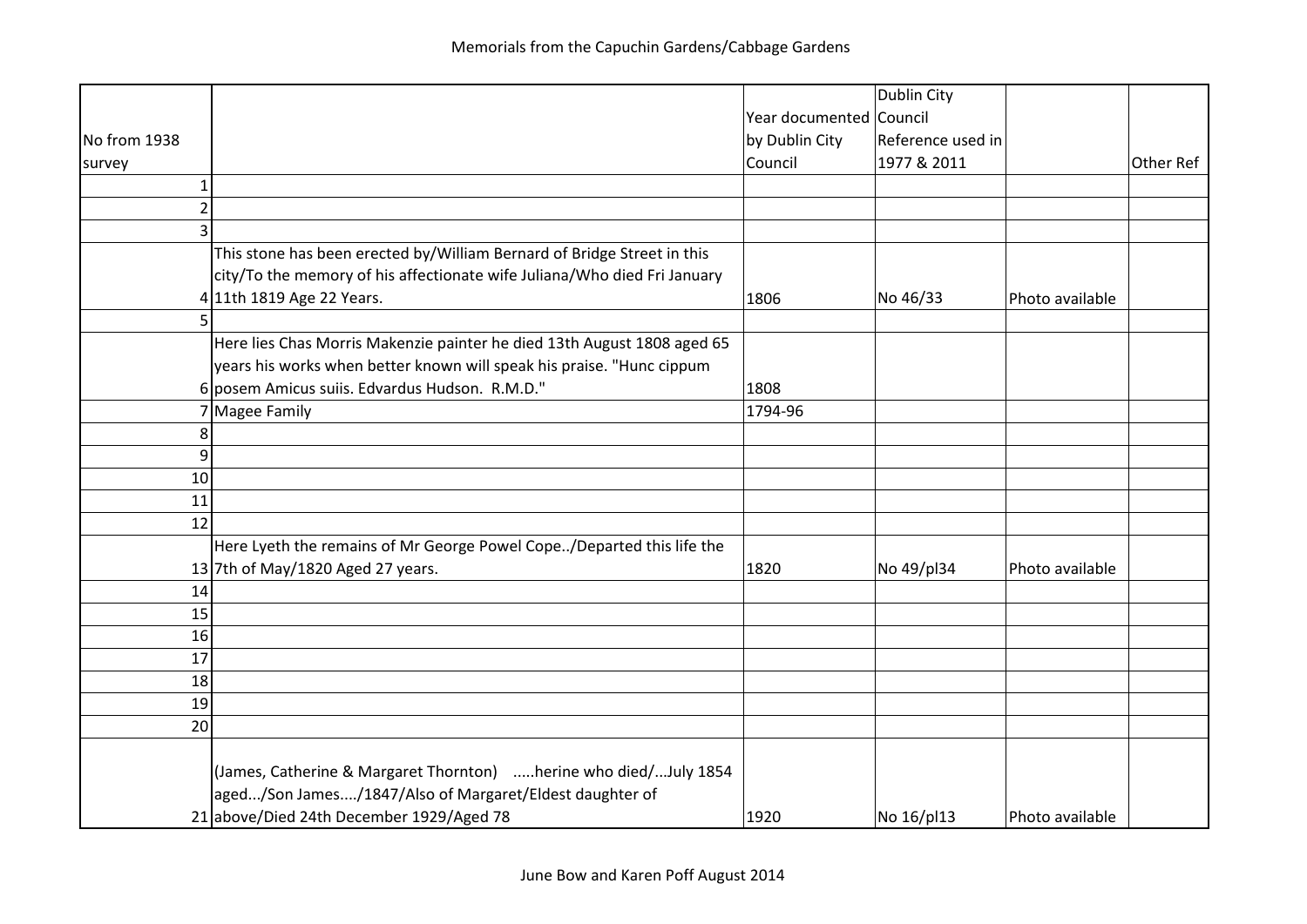|    | 22 Edward Doyle & Family, Bridgefoot Street                                  | 1822 |             |                 |  |
|----|------------------------------------------------------------------------------|------|-------------|-----------------|--|
| 23 |                                                                              |      |             |                 |  |
|    |                                                                              |      |             |                 |  |
|    | 24 William and Elizabeth Reardon, Thomas Webb, Lower Sackville Street        | 1878 |             |                 |  |
| 25 |                                                                              |      |             |                 |  |
| 26 |                                                                              |      |             |                 |  |
|    | 27 Dawson                                                                    |      |             |                 |  |
| 28 |                                                                              |      |             |                 |  |
|    | 29 John Murray & Family                                                      | 1805 |             |                 |  |
| 30 |                                                                              |      |             |                 |  |
| 31 |                                                                              |      |             |                 |  |
|    |                                                                              |      |             |                 |  |
|    | This stone was erected by Thomas Crosbie of New Street in memory of/His      |      |             |                 |  |
|    | daugter Elizabeth Crosbie/Who departed this life 18th of April 1818 aged     |      |             |                 |  |
|    | $32 22/$ years and in memory of his posterity                                | 1818 | No 53/pl36  |                 |  |
| 33 |                                                                              |      |             |                 |  |
| 34 |                                                                              |      |             |                 |  |
|    |                                                                              |      |             |                 |  |
|    | 35 This stone was erected by Daniel/Kane of the city of Dublin//17           | 1800 | No 104/pl55 | Photo available |  |
|    | 36 Erected by James Walsh to his mother Bridget Walsh of New Street          | 1794 |             |                 |  |
|    | 37 Anne and William Fitzgerald                                               | 1745 |             |                 |  |
|    |                                                                              |      |             |                 |  |
|    | This stone and burial place belong to Rich Feild of of Francis Street in the |      |             |                 |  |
|    | city of Dublin and his posterity/Here lieth the body of the above/Richard    |      |             |                 |  |
|    | Field who departed this life/22'd of April 1745 Aged 52 years/Here lyeth     |      |             |                 |  |
|    | the body of Anistasia/The Daughter of the above Richard/Departed this life   |      |             |                 |  |
|    | the 28th/March 1757 Aged 29 years/with Several of their children/Here        |      |             |                 |  |
|    | also lyeth the body of/. Edward Feild son of/Above Richard Departed the      |      |             |                 |  |
|    | $38$ 6th of 1748 aged 38 years                                               | 1757 | No63/pl41   | Photo available |  |
| 39 |                                                                              |      |             |                 |  |
| 40 |                                                                              |      |             |                 |  |
|    |                                                                              |      |             |                 |  |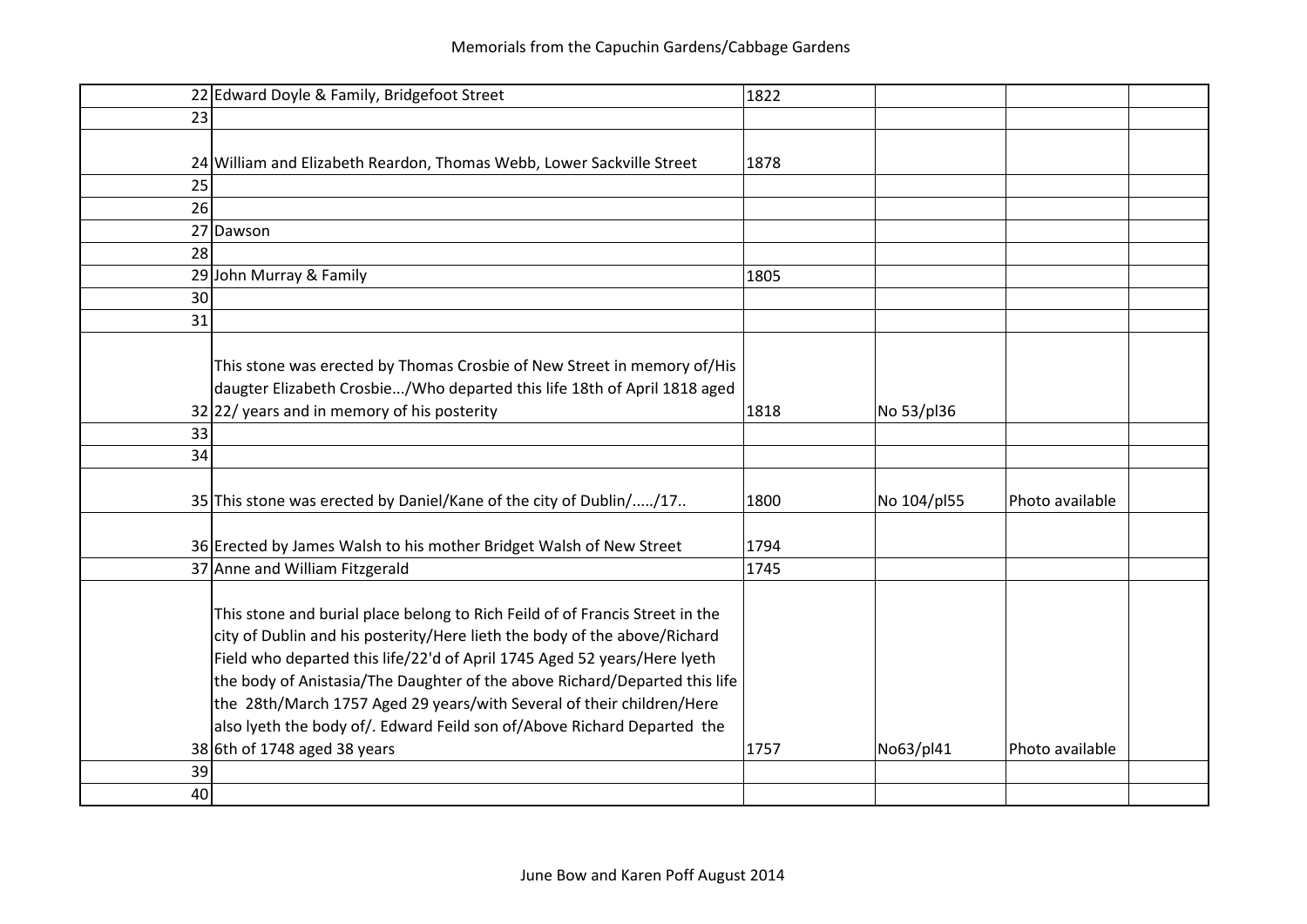|    | 41 Erected by William Carroll of High St., Shoemaker to Wife Anne Carroll                                                                                                                                                                                                                                                                                                                | 1809      |            |                 |  |
|----|------------------------------------------------------------------------------------------------------------------------------------------------------------------------------------------------------------------------------------------------------------------------------------------------------------------------------------------------------------------------------------------|-----------|------------|-----------------|--|
|    | Here lieth the body of William Trotter/who departed this                                                                                                                                                                                                                                                                                                                                 |           |            |                 |  |
|    | life/Feb58/Here Lyeth th Body of Mar/Trotter wife of the above/who                                                                                                                                                                                                                                                                                                                       |           |            |                 |  |
|    | 42 departed this life/Dec 1767 age 6                                                                                                                                                                                                                                                                                                                                                     | 1744-57   | No 16/pl13 | Photo available |  |
|    | 43 La. Byrne and Family, New Street                                                                                                                                                                                                                                                                                                                                                      | 1808-09   |            |                 |  |
|    | [Moores, Ashmores and Rankins]wife hisNathaniel Moore/his<br>daughter with other children and Grandchildren/So man lieth down and<br>No ill. the heavens be no more they. shall not/awake nor be raised out of<br>their sleep/Here also lieth the body of Mrs Mary Ashmore who departed<br>this life June 22'nd 1808/Righteousness is immortal/the  of Dead<br>44 wounds now be virtuous | 1776-1837 | No 147     | Photo available |  |
| 45 |                                                                                                                                                                                                                                                                                                                                                                                          |           |            |                 |  |
|    | 46 Richard and Anne Austin and Family                                                                                                                                                                                                                                                                                                                                                    | 1813      |            |                 |  |
| 47 |                                                                                                                                                                                                                                                                                                                                                                                          |           |            |                 |  |
| 48 |                                                                                                                                                                                                                                                                                                                                                                                          |           |            |                 |  |
|    | 49 Anne and Charles Cox of Bolton Street                                                                                                                                                                                                                                                                                                                                                 | 1819      |            |                 |  |
| 50 |                                                                                                                                                                                                                                                                                                                                                                                          |           |            |                 |  |
| 51 |                                                                                                                                                                                                                                                                                                                                                                                          |           |            |                 |  |
|    | Here lieth the body/of Mr Francis Smith and 14 Children of ye<br>Comb/Merchant who departed this life the 30th March 1766/Here lieth<br>52 fourteen of/His children.                                                                                                                                                                                                                     | 1766      | No 61/pl40 | Photo available |  |
|    | This stone & burial place Belong/to Tho's Browne of Marybone<br>Lane/Here Lyeth ye body of Eliz/Wife who departed this life/June<br>1763 Aged 30 /A pious Christian and affecionate wife ye/Also 5 Of<br>53 their children                                                                                                                                                               | 1763      | No 71/pl44 | Photo available |  |
|    | This stone and burial place belong to Benjamin Trumbull of Francis                                                                                                                                                                                                                                                                                                                       |           |            |                 |  |
|    | 54 Street/Shoe Maker/1764                                                                                                                                                                                                                                                                                                                                                                | 1765      | No 74/pl45 | Photo available |  |
| 55 |                                                                                                                                                                                                                                                                                                                                                                                          |           |            |                 |  |
| 56 |                                                                                                                                                                                                                                                                                                                                                                                          |           |            |                 |  |
| 57 |                                                                                                                                                                                                                                                                                                                                                                                          |           |            |                 |  |
| 58 |                                                                                                                                                                                                                                                                                                                                                                                          |           |            |                 |  |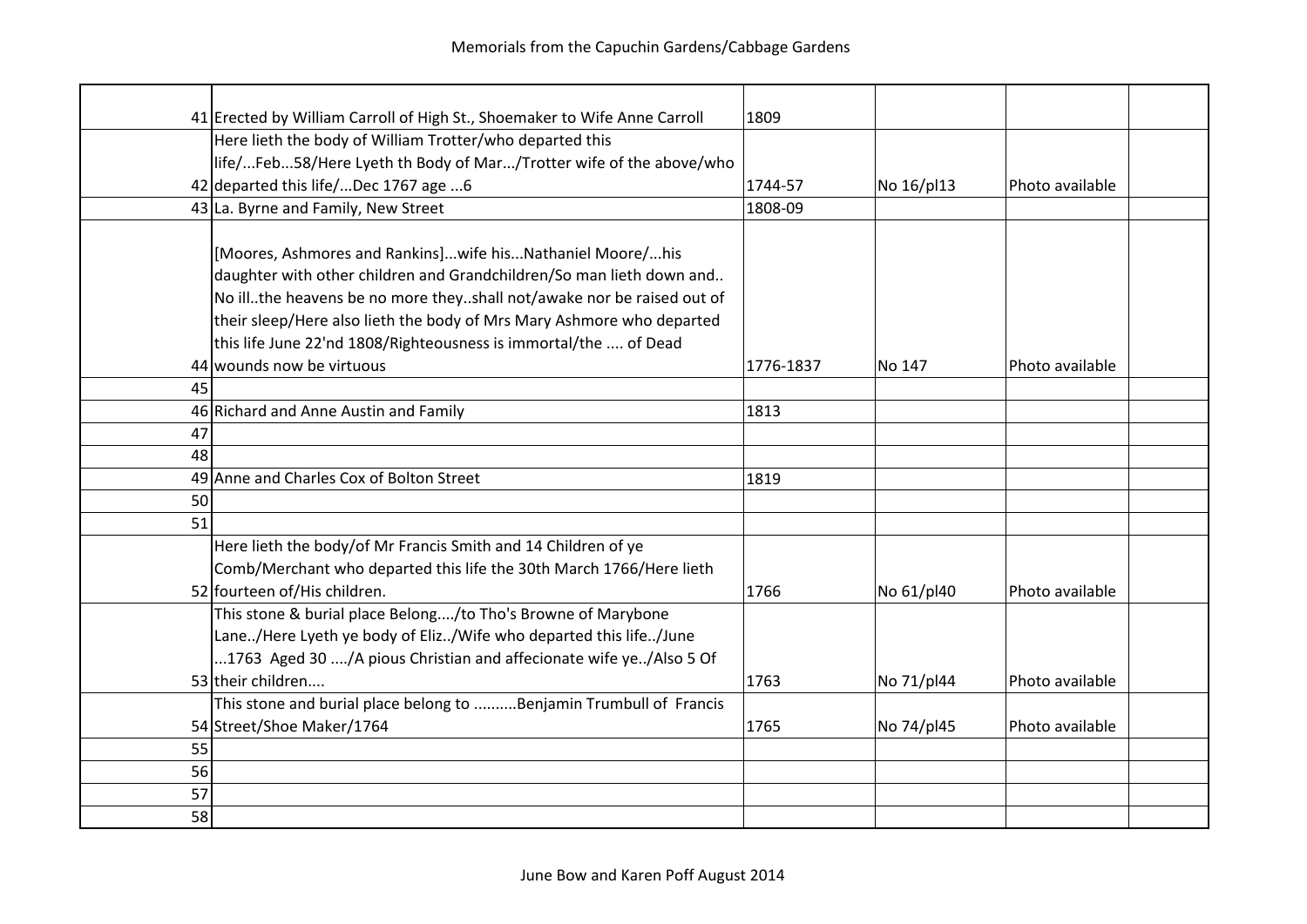|    | 59 Francis Maguire Esq. Mount Pelier Hill and Jane Maguire | 1797-99 |  |
|----|------------------------------------------------------------|---------|--|
|    | 60 Archibald Campbell & family, plunkett street            | 1761    |  |
| 61 |                                                            |         |  |
| 62 |                                                            |         |  |
|    | 63 G. Blake and Daughters                                  | 1766    |  |
|    | 64 Plunkett and Family                                     |         |  |
| 65 |                                                            |         |  |
| 66 |                                                            |         |  |
| 67 |                                                            |         |  |
| 68 |                                                            |         |  |
| 69 |                                                            |         |  |
| 70 |                                                            |         |  |
|    | 71 Edward Lipton and Daughter                              | 1895    |  |
| 72 |                                                            |         |  |
| 73 |                                                            |         |  |
|    | 74 John Middleton, wife Margaret and Son John, Tanner      | 1743    |  |
| 75 |                                                            |         |  |
| 76 |                                                            |         |  |
| 77 |                                                            |         |  |
| 78 |                                                            |         |  |
| 79 |                                                            |         |  |
| 80 |                                                            |         |  |
| 81 |                                                            |         |  |
| 82 |                                                            |         |  |
| 83 |                                                            |         |  |
| 84 |                                                            |         |  |
| 85 |                                                            |         |  |
|    | 86 Annie, William and John Bourns                          | 1842    |  |
| 87 |                                                            |         |  |
| 88 |                                                            |         |  |
| 89 |                                                            |         |  |
| 90 |                                                            |         |  |
| 91 |                                                            |         |  |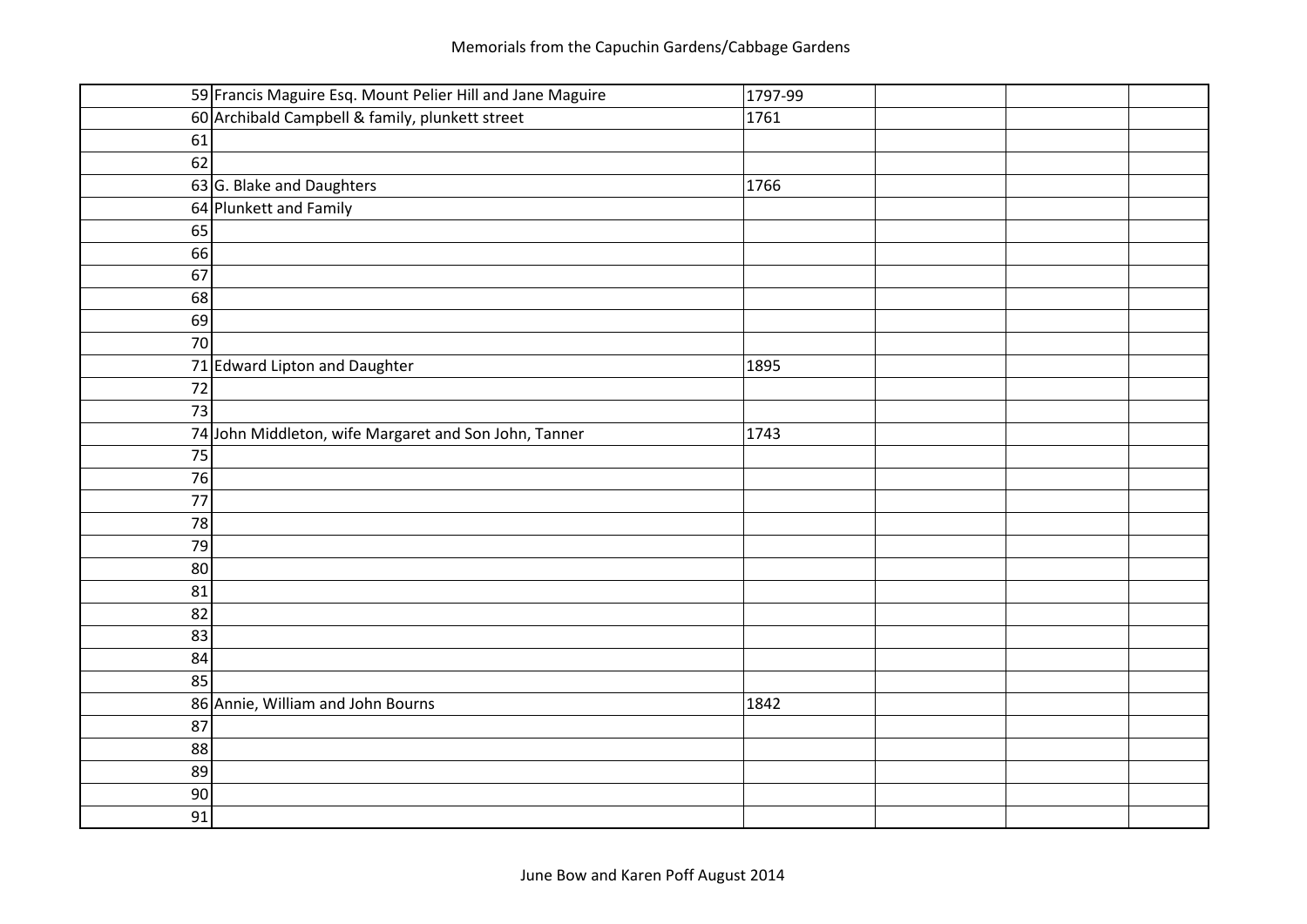|     | This stone was Erected by Henry Medcalf of the Poddle in memory of his     |      |            |                 |  |
|-----|----------------------------------------------------------------------------|------|------------|-----------------|--|
|     | beloved son John Medcalfe who departed this life June the 5th 1818 aged    |      |            |                 |  |
|     | 10 years & 3 months. "Passengers as you pass by as you are now so once I   |      |            |                 |  |
|     | 92 as I am now so shall you be think of God and follow me"                 | 1818 | No 115     | Photo available |  |
| 93  |                                                                            |      |            |                 |  |
| 94  |                                                                            |      |            |                 |  |
|     | [IHS] Here lyeth ye body of Edward Ellis who departed this life May ye 2nd |      |            |                 |  |
|     | $95 1764$ aged 28 years                                                    | 1764 | No 15/pl12 | Photo available |  |
| 96  |                                                                            |      |            |                 |  |
| 97  |                                                                            |      |            |                 |  |
| 98  |                                                                            |      |            |                 |  |
| 99  |                                                                            |      |            |                 |  |
| 100 |                                                                            |      |            |                 |  |
| 101 |                                                                            |      |            |                 |  |
| 102 |                                                                            |      |            |                 |  |
| 103 |                                                                            |      |            |                 |  |
| 104 |                                                                            |      |            |                 |  |
| 105 |                                                                            |      |            |                 |  |
| 106 |                                                                            |      |            |                 |  |
| 107 |                                                                            |      |            |                 |  |
| 108 |                                                                            |      |            |                 |  |
|     | 109 Edward Dunn                                                            | 1759 |            |                 |  |
| 110 |                                                                            |      |            |                 |  |
| 111 |                                                                            |      |            |                 |  |
| 112 |                                                                            |      |            |                 |  |
| 113 |                                                                            |      |            |                 |  |
| 114 |                                                                            |      |            |                 |  |
| 115 |                                                                            |      |            |                 |  |
| 116 |                                                                            |      |            |                 |  |
| 117 |                                                                            |      |            |                 |  |
|     | 118 John Saunders                                                          |      |            |                 |  |
| 119 |                                                                            |      |            |                 |  |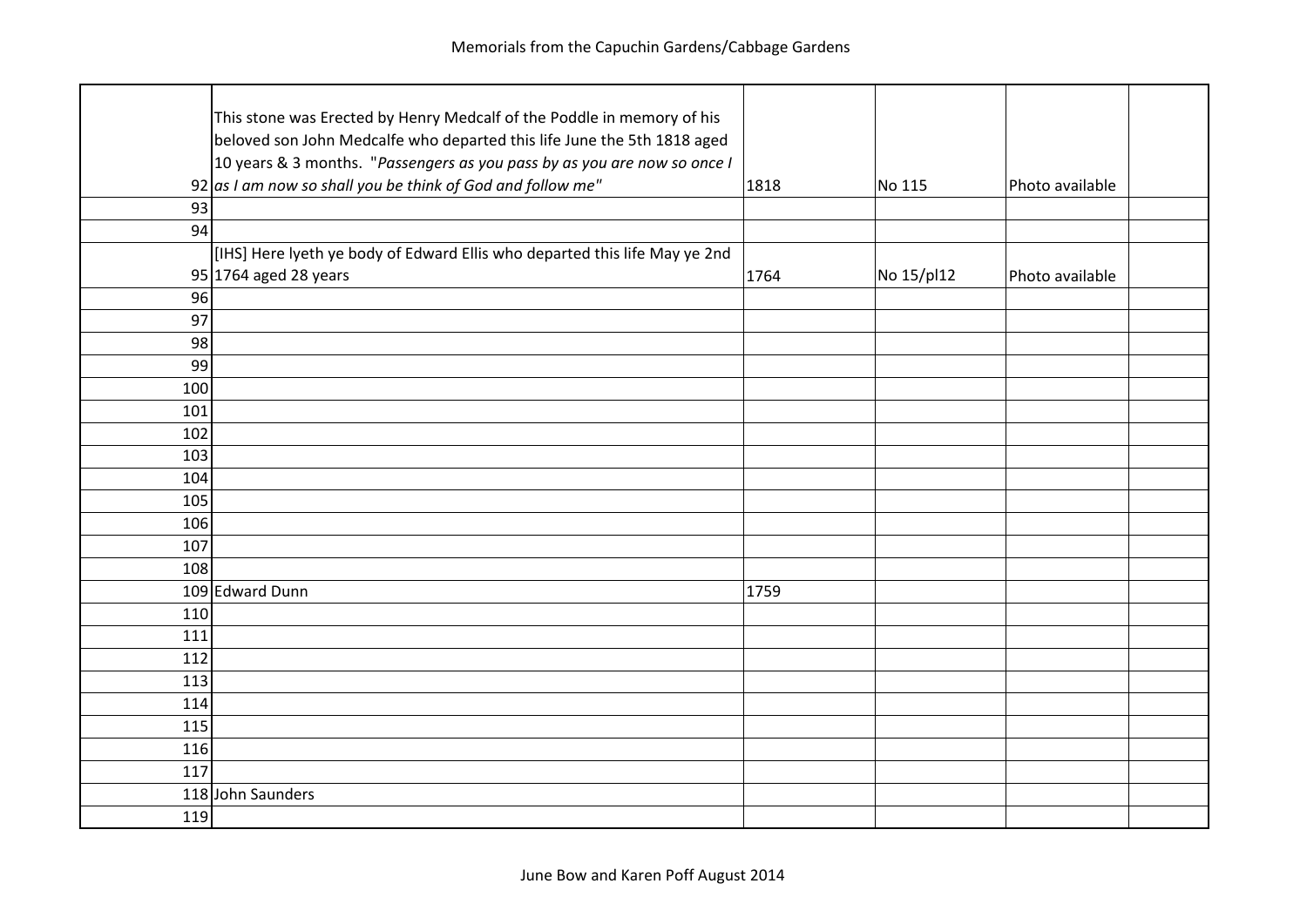| 120 |                                                                         |      |        |                                |
|-----|-------------------------------------------------------------------------|------|--------|--------------------------------|
| 121 |                                                                         |      |        |                                |
| 122 |                                                                         |      |        |                                |
| 123 |                                                                         |      |        |                                |
| 124 |                                                                         |      |        |                                |
|     | Edward and Hannah Tracy and 9 Children - IHS Burial place of/Edw. Tracy |      |        |                                |
|     | and his family/Here lieth the body of/Hannah Tracy his wife/who         |      |        |                                |
|     | 125 Departedthis life the/aged 48/children.                             | 1761 |        | Photo available                |
| 126 |                                                                         |      |        |                                |
|     | 127 Robert McCartney and William Dyke                                   | 1835 |        |                                |
| 128 |                                                                         |      |        |                                |
|     | 129 John Mack and Clarke Family                                         | 1808 |        |                                |
| 130 |                                                                         |      |        |                                |
| 131 |                                                                         |      |        |                                |
| 132 |                                                                         |      |        |                                |
| 133 |                                                                         |      |        |                                |
| 134 |                                                                         |      |        |                                |
| 135 |                                                                         |      |        |                                |
| 136 |                                                                         |      |        |                                |
| 137 |                                                                         |      |        |                                |
| 138 |                                                                         |      |        |                                |
| 139 |                                                                         |      |        |                                |
|     |                                                                         |      |        |                                |
|     | In memory of Wilhelmina, widow of the late Rev'd Richard Legge Tyner    |      |        |                                |
|     | who died at Reads Road, Ranelagh, Co. Dublin, on the 17th January 1867, |      |        |                                |
|     | aged 65 years. She was daughter of the late Rev'd Walter Blake Kirwan,  |      |        |                                |
|     | 140 Dean of Killala, whose remains are also laid here.                  | 1867 | No 137 | Photo available<br><b>JMDI</b> |
| 141 |                                                                         |      |        |                                |
|     | 142 Mr Patrick and Father Nicholas                                      | 1736 |        |                                |
| 143 |                                                                         |      |        |                                |
| 144 |                                                                         |      |        |                                |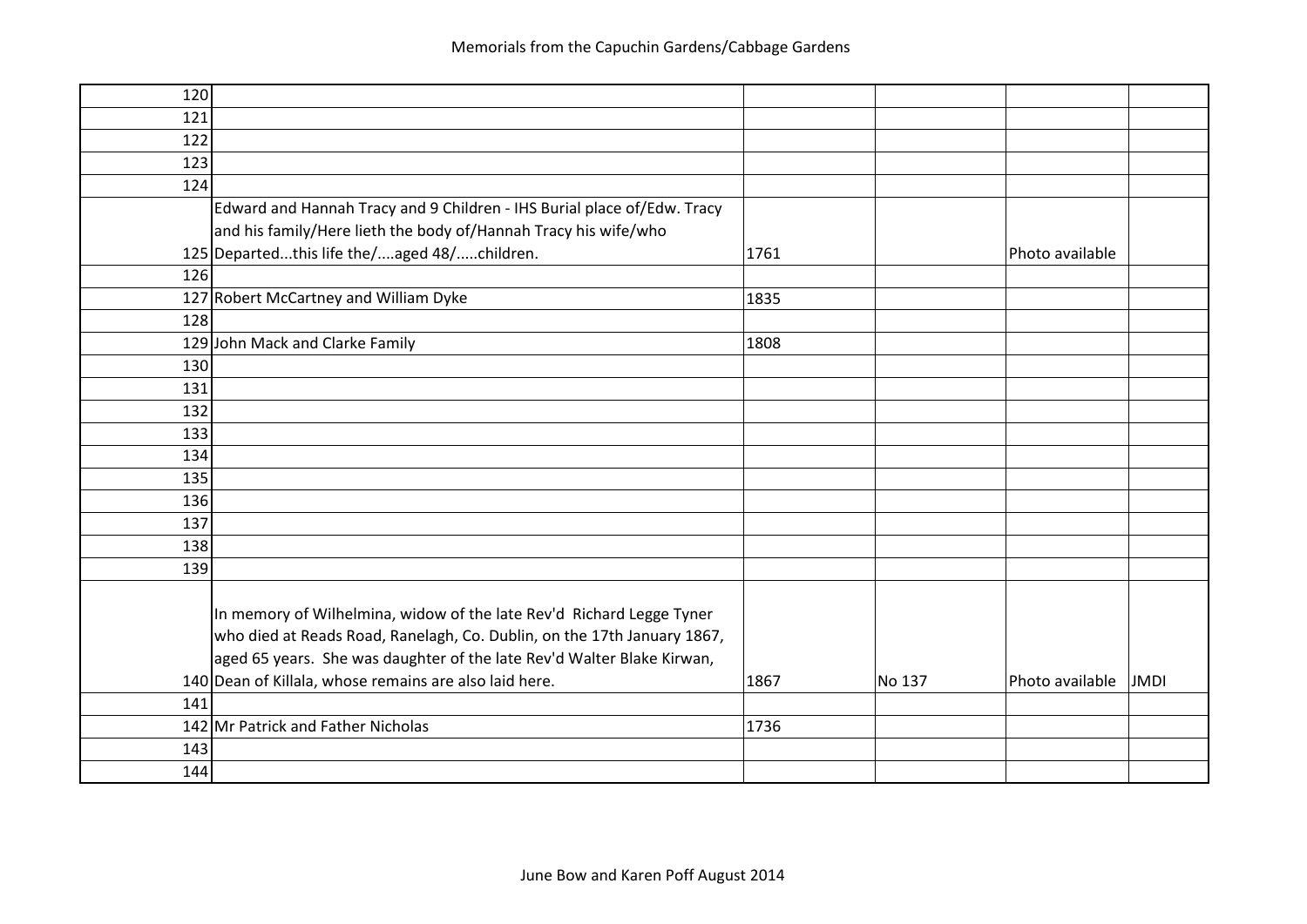|     | Here lieth the body of/John Espin who departed/This life ye 20th day of<br>145 March/26 In ye .2nd year of his age/ Of nd of /Pe                                                                                                                                                    |         | No 26/pl22 | Photo available |
|-----|-------------------------------------------------------------------------------------------------------------------------------------------------------------------------------------------------------------------------------------------------------------------------------------|---------|------------|-----------------|
| 146 | 1) In memory of/Frances Gordon Murdock Esq. Of Fort George/ Meade<br>Swift Esq. Of Lynn Co Westmeath/Ad 1866 aged 77/" Even though I walk<br>through the/darkest valley, I will fear no evil, for you are with me; your rod<br>and your staff, they comfort me." $(2)$ ------died// | 1866    |            | Photo available |
| 147 |                                                                                                                                                                                                                                                                                     |         |            |                 |
| 148 |                                                                                                                                                                                                                                                                                     |         |            |                 |
| 149 |                                                                                                                                                                                                                                                                                     |         |            |                 |
|     |                                                                                                                                                                                                                                                                                     |         |            |                 |
| 150 |                                                                                                                                                                                                                                                                                     |         |            |                 |
| 151 |                                                                                                                                                                                                                                                                                     |         |            |                 |
| 152 |                                                                                                                                                                                                                                                                                     |         |            |                 |
|     | 153 Edward Saxby, Ann and Mary Jordan                                                                                                                                                                                                                                               | 1812-18 |            |                 |
| 154 |                                                                                                                                                                                                                                                                                     |         |            |                 |
| 155 |                                                                                                                                                                                                                                                                                     |         |            |                 |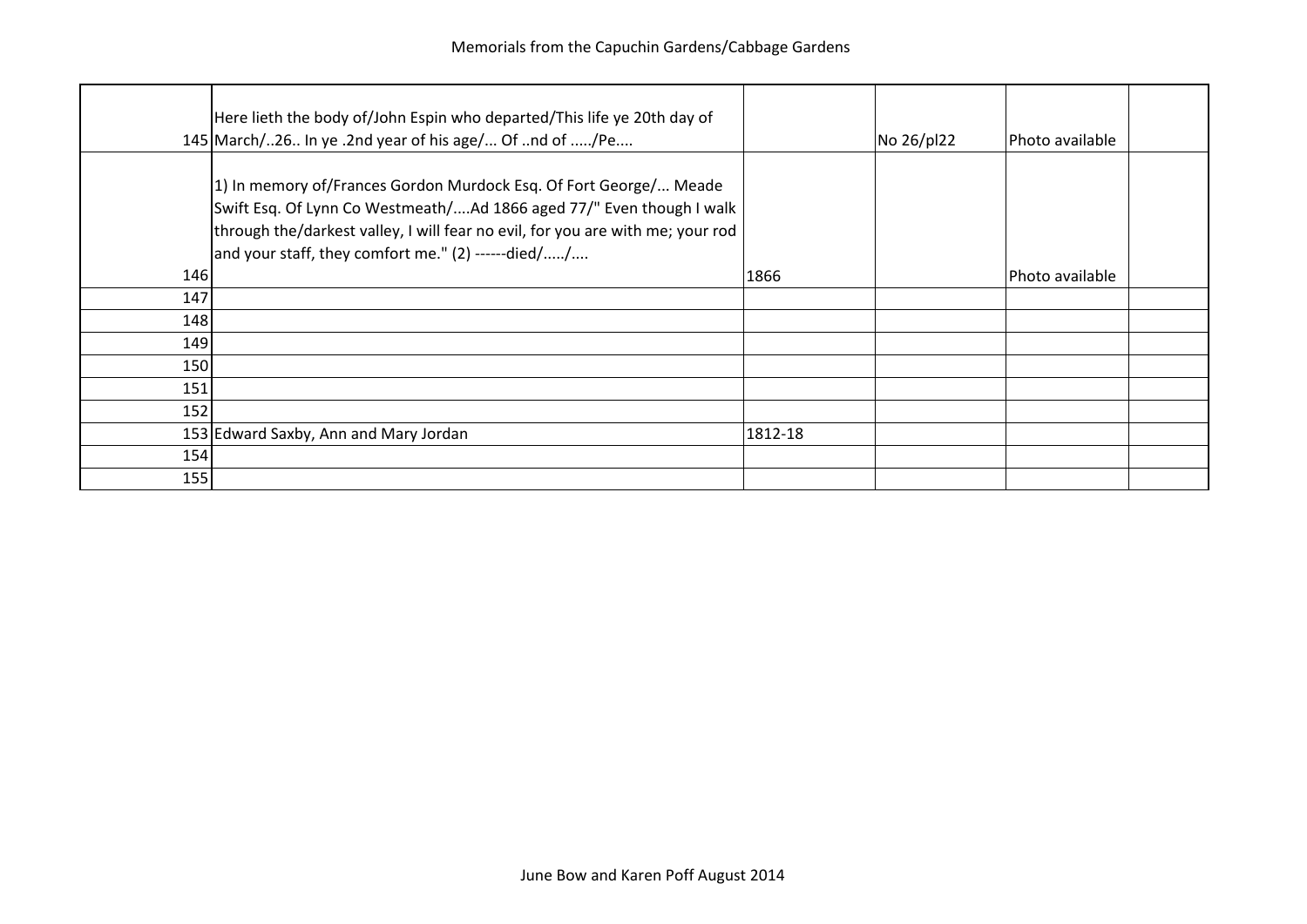|     | The cemetery of the Ledwich Family. This family so names from Lanwyche,<br>in Shropshire, removed to the Palatinate of Chester, and from thence came<br>with De Burgo, ancestor of the Clan richards, to Ireland about 1280. The<br>De Burgos conferred on them large possessions in Westmeath and<br>Longford, where they were Barons Palatines, as appears by Camden's<br>Annals at the end of his "Britania". A branch settled near Drogheda. The<br>last of it was Colonel Ledwich, who suffered the misfortunes of James II.<br>His son Edward was bred to the leather trade, and followed it extensively<br>in Patrick Steet in this city. He had by his wife, Eliza Arthur three sons,<br>Edward, Dean of Kildare and Prebendary of Christ Church; John, who<br>followed his father's business in the same street. John Ledwich, before<br>mentioned was born, 27th Novr, 1714, and died 22 May 1794. He left by hi<br>wife, Eliza Davis, two children, Lettice, wife of the Revd, James Whitelaw,<br>Vicar of St. Catherine's, Dublin; and Edward, Vicar of Aghaboe, in the<br>Queen's County, at whose sole expense this memorial of his ancestors who<br>lie here interred has been made. Richard, son of said Edward, died as an<br>infant, and is here buried. Charles son of said Edward, died 17 June 1795<br>aged 8 years and a half. Here lieth the body of the above named Rev.<br>Edward Ledwich, who departed this life on the 11th day of August, 1823, at<br>the advances age of 84 years. Here also lieth the body of Lydia, wife of<br>William, third son of the above named Edward, who departed this life on |      |  |             |
|-----|---------------------------------------------------------------------------------------------------------------------------------------------------------------------------------------------------------------------------------------------------------------------------------------------------------------------------------------------------------------------------------------------------------------------------------------------------------------------------------------------------------------------------------------------------------------------------------------------------------------------------------------------------------------------------------------------------------------------------------------------------------------------------------------------------------------------------------------------------------------------------------------------------------------------------------------------------------------------------------------------------------------------------------------------------------------------------------------------------------------------------------------------------------------------------------------------------------------------------------------------------------------------------------------------------------------------------------------------------------------------------------------------------------------------------------------------------------------------------------------------------------------------------------------------------------------------------------------------------------------------------------------|------|--|-------------|
|     | the 26th June, 1816, aged 28 years, and also Peter Wilkinson Ledwich,                                                                                                                                                                                                                                                                                                                                                                                                                                                                                                                                                                                                                                                                                                                                                                                                                                                                                                                                                                                                                                                                                                                                                                                                                                                                                                                                                                                                                                                                                                                                                                 |      |  |             |
|     | eldest son of the above Lydia, who departed this life on the 1st of January,                                                                                                                                                                                                                                                                                                                                                                                                                                                                                                                                                                                                                                                                                                                                                                                                                                                                                                                                                                                                                                                                                                                                                                                                                                                                                                                                                                                                                                                                                                                                                          |      |  |             |
|     | 156 1839, aged 28 years.                                                                                                                                                                                                                                                                                                                                                                                                                                                                                                                                                                                                                                                                                                                                                                                                                                                                                                                                                                                                                                                                                                                                                                                                                                                                                                                                                                                                                                                                                                                                                                                                              | 1837 |  | <b>JMDI</b> |
|     | 157 Ben O'Brien and Family                                                                                                                                                                                                                                                                                                                                                                                                                                                                                                                                                                                                                                                                                                                                                                                                                                                                                                                                                                                                                                                                                                                                                                                                                                                                                                                                                                                                                                                                                                                                                                                                            | 1791 |  |             |
| 158 |                                                                                                                                                                                                                                                                                                                                                                                                                                                                                                                                                                                                                                                                                                                                                                                                                                                                                                                                                                                                                                                                                                                                                                                                                                                                                                                                                                                                                                                                                                                                                                                                                                       |      |  |             |
| 159 |                                                                                                                                                                                                                                                                                                                                                                                                                                                                                                                                                                                                                                                                                                                                                                                                                                                                                                                                                                                                                                                                                                                                                                                                                                                                                                                                                                                                                                                                                                                                                                                                                                       |      |  |             |
| 160 |                                                                                                                                                                                                                                                                                                                                                                                                                                                                                                                                                                                                                                                                                                                                                                                                                                                                                                                                                                                                                                                                                                                                                                                                                                                                                                                                                                                                                                                                                                                                                                                                                                       |      |  |             |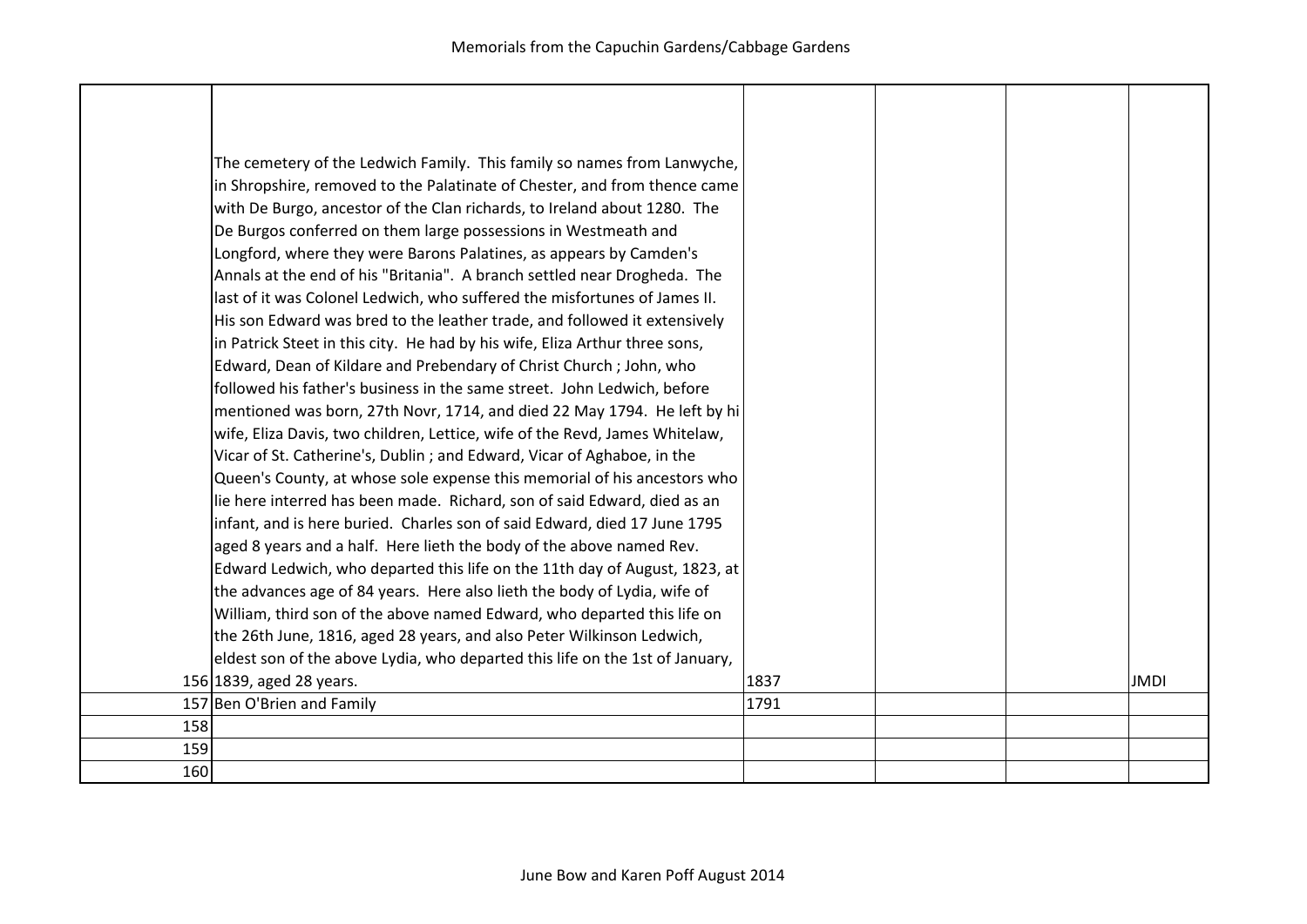|     | ial Place belongeth to Mr/Matthew West late of the city<br>of/Dublin, Merchant/th the remains of  And Mrs Mary West/seven of<br>their chilldren and En of their Grand/children/Also lieth the remains of                       |      |            |                 |  |
|-----|--------------------------------------------------------------------------------------------------------------------------------------------------------------------------------------------------------------------------------|------|------------|-----------------|--|
|     | 161 Mrs Mary/  daughter of above Mr Mathew West/ed this life/1797                                                                                                                                                              | 1797 | No 113     | Photo available |  |
| 162 |                                                                                                                                                                                                                                |      |            |                 |  |
| 163 |                                                                                                                                                                                                                                |      |            |                 |  |
| 164 |                                                                                                                                                                                                                                |      |            |                 |  |
| 165 |                                                                                                                                                                                                                                |      |            |                 |  |
| 166 |                                                                                                                                                                                                                                |      |            |                 |  |
| 167 |                                                                                                                                                                                                                                |      |            |                 |  |
| 168 |                                                                                                                                                                                                                                |      |            |                 |  |
|     | 169 Thomas Mooney and Family                                                                                                                                                                                                   | 1826 |            |                 |  |
| 170 |                                                                                                                                                                                                                                |      |            |                 |  |
|     | 171 Elizabeth Hall, Chamber Street                                                                                                                                                                                             | 1792 |            |                 |  |
|     | 172 Annie Crawford and Family                                                                                                                                                                                                  | 1815 |            |                 |  |
| 173 |                                                                                                                                                                                                                                |      |            |                 |  |
| 174 |                                                                                                                                                                                                                                |      |            |                 |  |
| 175 |                                                                                                                                                                                                                                |      |            |                 |  |
|     | This stone/And burial place/Belongeth to Joseph Denison of the/city of<br>Dublin Cloathier/Her b'eth the body of his Son John/Denison who died June<br>12th 1737 Aged 49 years./And also the body of the above/ Joseph Denison |      |            |                 |  |
|     | 176 who died Sep the/ Aged 49 Years                                                                                                                                                                                            | 1737 | No 90/pl50 | Photo available |  |
| 177 |                                                                                                                                                                                                                                |      |            |                 |  |
| 178 |                                                                                                                                                                                                                                |      |            |                 |  |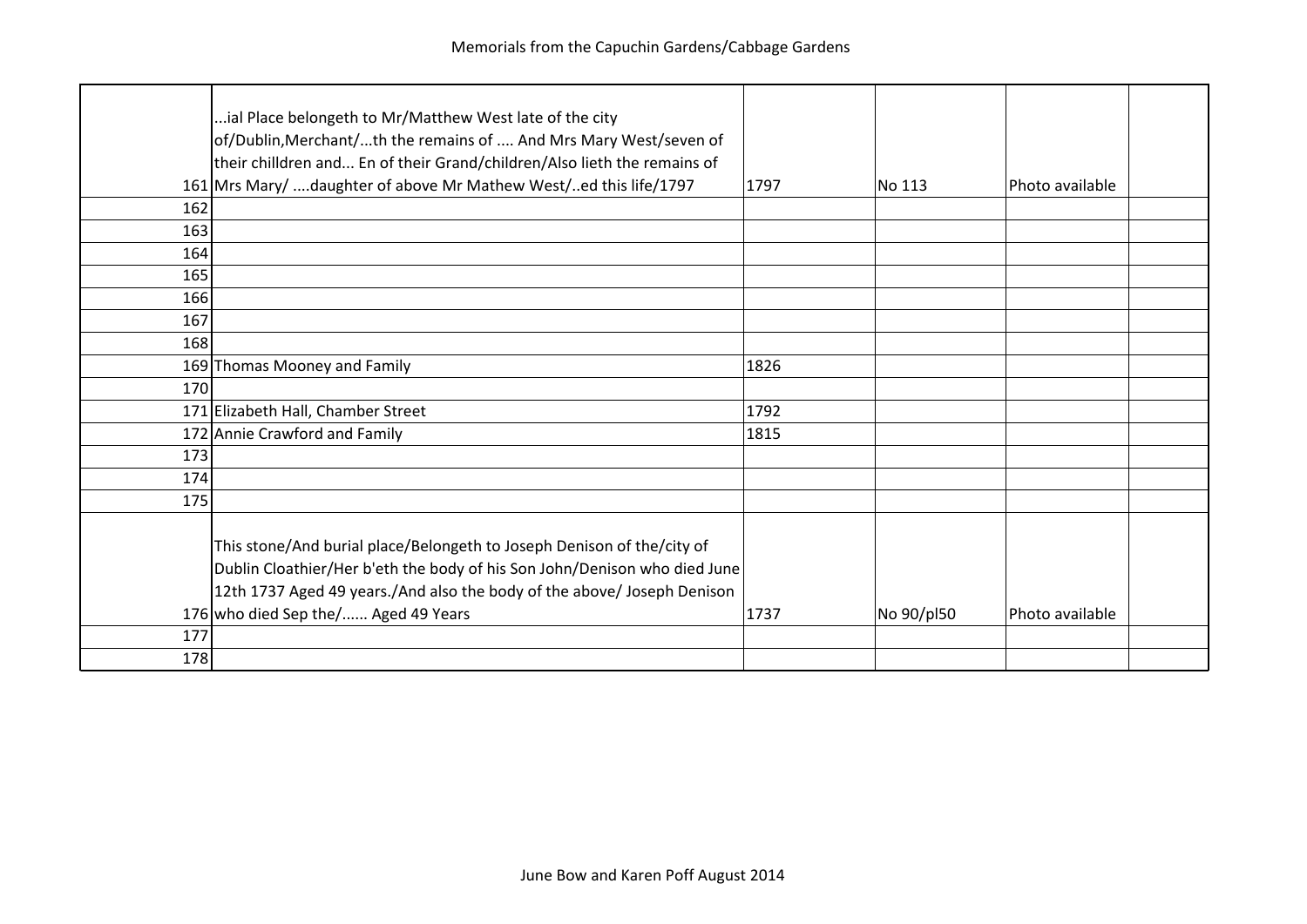|     | Here lie interred the remains of M'r Luke Walderon of Christ Church Lane<br>sword-cutler and several of his children. He died the 15th of December<br>1743 in the 66th year of his age. As also Mr Jonathan Ogle of Christ Church<br>and/His son in law esteemed by all that knew him/And who // that lie<br>sleeps in Christ/ Would belong Him/He departed this life the 5th of<br>January 1761 in the 48th year of his age  / To whose memory his Beloved<br>widow caused this stone to be plac'd/Here Mar. parted and behold the<br>uprightThe end of that man is peace/Here also lieth the body of Samuel<br>Ogle/Son of the above Jonathan Ogle who departed /This life July the 6th<br>in the 28 year of his/Age 1771/Here also lieth the body of M Ann Wadron |       |           |  |
|-----|----------------------------------------------------------------------------------------------------------------------------------------------------------------------------------------------------------------------------------------------------------------------------------------------------------------------------------------------------------------------------------------------------------------------------------------------------------------------------------------------------------------------------------------------------------------------------------------------------------------------------------------------------------------------------------------------------------------------------------------------------------------------|-------|-----------|--|
|     | 179 dau'r to the above Luke Waldron died Dec'r the 9th 1792 aged 73 years.                                                                                                                                                                                                                                                                                                                                                                                                                                                                                                                                                                                                                                                                                           | 1771  | No 3/pl5  |  |
| 180 |                                                                                                                                                                                                                                                                                                                                                                                                                                                                                                                                                                                                                                                                                                                                                                      |       |           |  |
| 181 |                                                                                                                                                                                                                                                                                                                                                                                                                                                                                                                                                                                                                                                                                                                                                                      |       |           |  |
| 182 |                                                                                                                                                                                                                                                                                                                                                                                                                                                                                                                                                                                                                                                                                                                                                                      |       |           |  |
| 183 |                                                                                                                                                                                                                                                                                                                                                                                                                                                                                                                                                                                                                                                                                                                                                                      |       |           |  |
|     | 184 William Rider and Family                                                                                                                                                                                                                                                                                                                                                                                                                                                                                                                                                                                                                                                                                                                                         | 1773  |           |  |
| 185 |                                                                                                                                                                                                                                                                                                                                                                                                                                                                                                                                                                                                                                                                                                                                                                      |       |           |  |
|     | 186 William Anderson                                                                                                                                                                                                                                                                                                                                                                                                                                                                                                                                                                                                                                                                                                                                                 |       |           |  |
|     | 187 Thos. Andrews and Family                                                                                                                                                                                                                                                                                                                                                                                                                                                                                                                                                                                                                                                                                                                                         | 1860  |           |  |
| 188 |                                                                                                                                                                                                                                                                                                                                                                                                                                                                                                                                                                                                                                                                                                                                                                      |       |           |  |
| 189 |                                                                                                                                                                                                                                                                                                                                                                                                                                                                                                                                                                                                                                                                                                                                                                      |       |           |  |
| 190 | /emer/William Hickey/Dec 1813                                                                                                                                                                                                                                                                                                                                                                                                                                                                                                                                                                                                                                                                                                                                        | 1813  | No 100/54 |  |
| 191 |                                                                                                                                                                                                                                                                                                                                                                                                                                                                                                                                                                                                                                                                                                                                                                      |       |           |  |
|     | Here lieth the body of John Stephen Esmonde/Who departed this life/7th<br>April 1827 aged 30 years/Also Mrs Catherine Esmonde/Who died 27<br>November 1840 Aged 74 years/Here also lieth the body of/Catherine<br>Maria/Daughter of thr above Catherine Esmonde/Who died 15th January<br>1848/Aged 49 years/Here also resteth the remians of/Maria<br>Esmonde/Daughter of the above Catherine/Who departed this life/On the                                                                                                                                                                                                                                                                                                                                          |       |           |  |
|     | 192 8th of August 1848.                                                                                                                                                                                                                                                                                                                                                                                                                                                                                                                                                                                                                                                                                                                                              | 1791? | No 4/pl6  |  |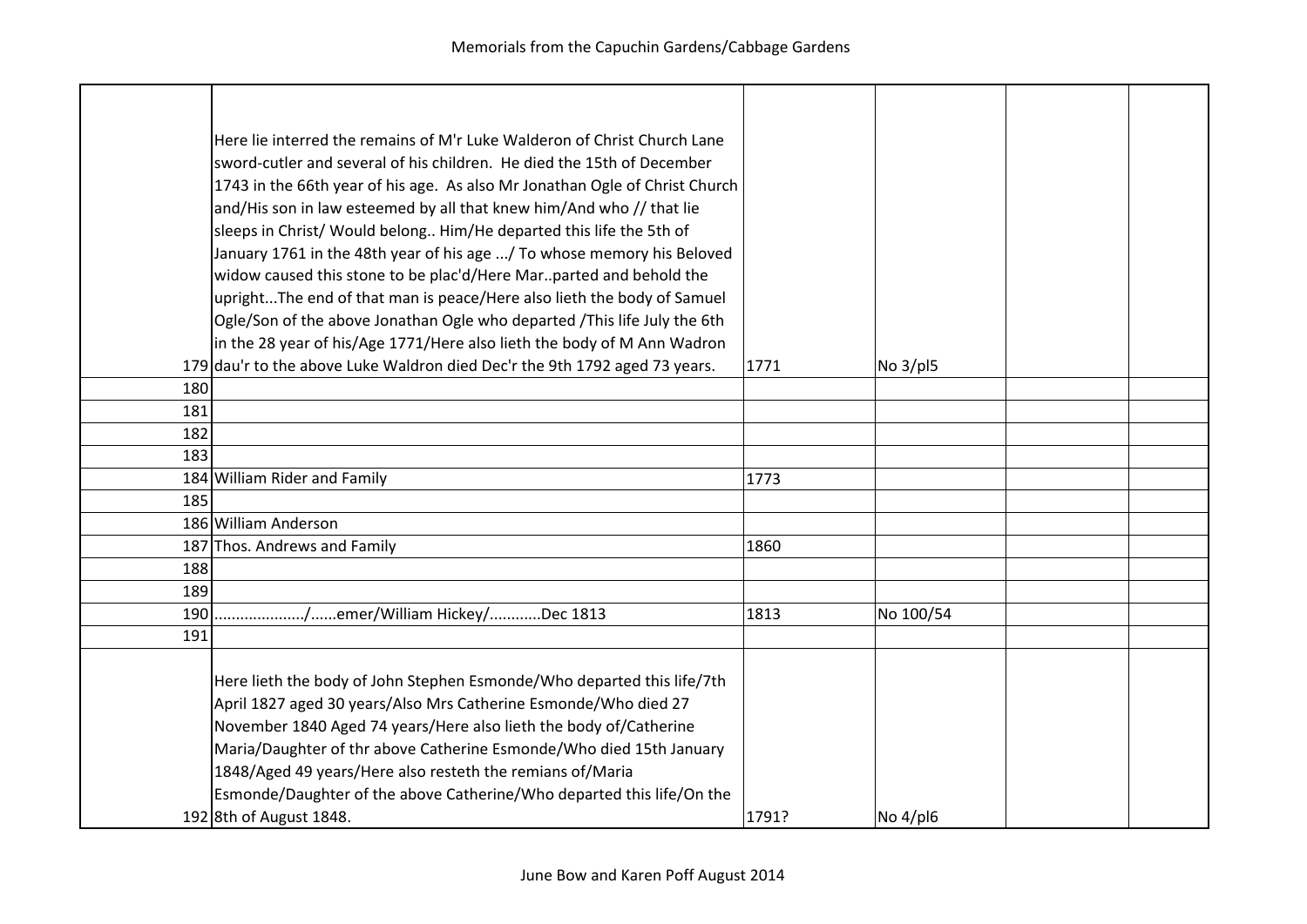|     | 193 John King                                                                                                                                                                                                                                                                                                                                                                                                                                                                                                                                                                                                                                                                                                                                                                                                                                                                                                            | 1806    |                 |
|-----|--------------------------------------------------------------------------------------------------------------------------------------------------------------------------------------------------------------------------------------------------------------------------------------------------------------------------------------------------------------------------------------------------------------------------------------------------------------------------------------------------------------------------------------------------------------------------------------------------------------------------------------------------------------------------------------------------------------------------------------------------------------------------------------------------------------------------------------------------------------------------------------------------------------------------|---------|-----------------|
|     | 194 Susana Bushe                                                                                                                                                                                                                                                                                                                                                                                                                                                                                                                                                                                                                                                                                                                                                                                                                                                                                                         |         |                 |
|     | In Memory of/Anna Maria Cooke/daughter of Thomas and /of//who                                                                                                                                                                                                                                                                                                                                                                                                                                                                                                                                                                                                                                                                                                                                                                                                                                                            |         |                 |
|     | $195$ departed                                                                                                                                                                                                                                                                                                                                                                                                                                                                                                                                                                                                                                                                                                                                                                                                                                                                                                           | 1825    | Photo available |
| 196 |                                                                                                                                                                                                                                                                                                                                                                                                                                                                                                                                                                                                                                                                                                                                                                                                                                                                                                                          |         |                 |
| 197 |                                                                                                                                                                                                                                                                                                                                                                                                                                                                                                                                                                                                                                                                                                                                                                                                                                                                                                                          |         |                 |
| 198 |                                                                                                                                                                                                                                                                                                                                                                                                                                                                                                                                                                                                                                                                                                                                                                                                                                                                                                                          |         |                 |
|     | Here lieth the Body of the Rev'd Allen Morgan, late Prebendary of St<br>Audeons Dublin who departed this life September ye 2(8?)th 1763. Aged<br>58. Here also lieth the body of Mrs Elizabeth Morgan Relict of the Above<br>who died January the 20 1798 Aged 87. Here also lieth the body of Mrs<br>Hannah Morgan Relice of the Rev'd Hamilton Morgan Prebendary of St.<br>Patricks and son of the above Allen and Elizabeth who died March the 28th<br>1803, Ahed 74,. Here aso lie the bodies of the Very Rev'd Allen Morgan,<br>Dean of Killaloe who died Aug't 7th 1830. Aged 69. John G. Morgan Esq're,<br>Nephew to the above and Son of the late Rev'd H Morgan, Prebendary of<br>Leighlin died Jan'ry 9th 1869. Aged 67. Mary Morgan, died, November 3rd<br>1886. Catherine Morgan, died, October 10th 1896. Daughters of the late<br>Rev'd Hamilton Morgan, M.A. Prebendary of Leighlin. (on a separate metal |         |                 |
|     | $199 $ plaque.)                                                                                                                                                                                                                                                                                                                                                                                                                                                                                                                                                                                                                                                                                                                                                                                                                                                                                                          | 1830-69 | <b>JMDI</b>     |
| 200 |                                                                                                                                                                                                                                                                                                                                                                                                                                                                                                                                                                                                                                                                                                                                                                                                                                                                                                                          |         |                 |
| 201 |                                                                                                                                                                                                                                                                                                                                                                                                                                                                                                                                                                                                                                                                                                                                                                                                                                                                                                                          |         |                 |
| 202 |                                                                                                                                                                                                                                                                                                                                                                                                                                                                                                                                                                                                                                                                                                                                                                                                                                                                                                                          |         |                 |
| 203 |                                                                                                                                                                                                                                                                                                                                                                                                                                                                                                                                                                                                                                                                                                                                                                                                                                                                                                                          |         |                 |
|     | 204 Sarah and Samuel Figgis                                                                                                                                                                                                                                                                                                                                                                                                                                                                                                                                                                                                                                                                                                                                                                                                                                                                                              | 1825    |                 |
|     | 205 Bennett, Dugdale, Benjamin Shafton Esq. MD. And Family                                                                                                                                                                                                                                                                                                                                                                                                                                                                                                                                                                                                                                                                                                                                                                                                                                                               | 1843    |                 |
| 206 |                                                                                                                                                                                                                                                                                                                                                                                                                                                                                                                                                                                                                                                                                                                                                                                                                                                                                                                          |         |                 |
| 207 |                                                                                                                                                                                                                                                                                                                                                                                                                                                                                                                                                                                                                                                                                                                                                                                                                                                                                                                          |         |                 |
|     | 208 James Sibly and Famly                                                                                                                                                                                                                                                                                                                                                                                                                                                                                                                                                                                                                                                                                                                                                                                                                                                                                                | 1778    |                 |
| 209 |                                                                                                                                                                                                                                                                                                                                                                                                                                                                                                                                                                                                                                                                                                                                                                                                                                                                                                                          |         |                 |
|     | 210 Michael Latchmore and Family                                                                                                                                                                                                                                                                                                                                                                                                                                                                                                                                                                                                                                                                                                                                                                                                                                                                                         | 1759    |                 |
| 211 |                                                                                                                                                                                                                                                                                                                                                                                                                                                                                                                                                                                                                                                                                                                                                                                                                                                                                                                          |         |                 |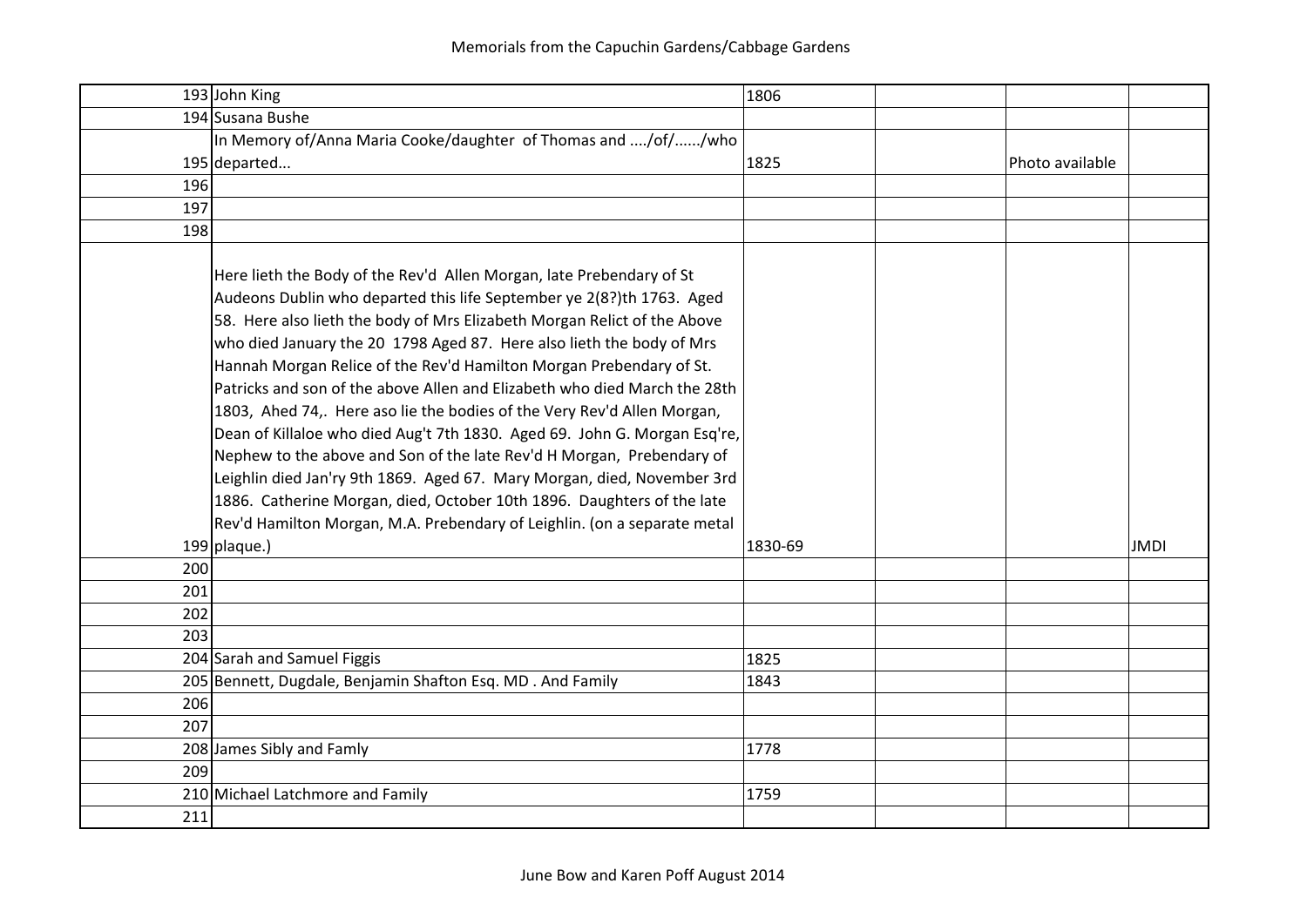| 212 |                                                                                                                                                                                                                                                                                                                                                                                                                                                                                                                                                                                                                                                                                                                                    |           |             |                                |
|-----|------------------------------------------------------------------------------------------------------------------------------------------------------------------------------------------------------------------------------------------------------------------------------------------------------------------------------------------------------------------------------------------------------------------------------------------------------------------------------------------------------------------------------------------------------------------------------------------------------------------------------------------------------------------------------------------------------------------------------------|-----------|-------------|--------------------------------|
| 213 |                                                                                                                                                                                                                                                                                                                                                                                                                                                                                                                                                                                                                                                                                                                                    |           |             |                                |
| 214 |                                                                                                                                                                                                                                                                                                                                                                                                                                                                                                                                                                                                                                                                                                                                    |           |             |                                |
|     | 215 Thomas Bridges Junior                                                                                                                                                                                                                                                                                                                                                                                                                                                                                                                                                                                                                                                                                                          | 1778      |             |                                |
| 216 |                                                                                                                                                                                                                                                                                                                                                                                                                                                                                                                                                                                                                                                                                                                                    |           |             |                                |
| 217 |                                                                                                                                                                                                                                                                                                                                                                                                                                                                                                                                                                                                                                                                                                                                    |           |             |                                |
|     | 218 Richard Hannah and John Clark                                                                                                                                                                                                                                                                                                                                                                                                                                                                                                                                                                                                                                                                                                  | 1725      |             |                                |
| 219 |                                                                                                                                                                                                                                                                                                                                                                                                                                                                                                                                                                                                                                                                                                                                    |           |             |                                |
|     | 220 Hugh Smith                                                                                                                                                                                                                                                                                                                                                                                                                                                                                                                                                                                                                                                                                                                     | 1734      |             |                                |
|     | This stone hath been placed here An. Dom. 1797 by Joseph Huband,<br>Grandson of Edmund next undernamed, in the place of a stone much<br>decayed and broken whereon were the two next following inscriptions:-<br>This stone and Burial Place belongeth to M'r Edmund Huband and his<br>Posterity An. Dom. 1690. Her lie Sixteen of his children. The above named<br>Edmund Huband died An. Dom. 1719 and was buried in a Vault under the<br>Church of the Parish of S't Luke. Here lieth Edmund Huband son of the<br>above named Edmund Huband and Father of Joshua Huband Joseph<br>221 Huband which Edmund, Father of Joshua and Jospeh died An. Dom. 1757.<br>Burial place belongs. [Richard Reed and Family,]  of New Market/[ | 1707-19   |             | Photo available<br><b>JMDI</b> |
|     | 222 Coomb]                                                                                                                                                                                                                                                                                                                                                                                                                                                                                                                                                                                                                                                                                                                         | 1783      | No 103/pl55 | Photo available                |
|     | This stone and burial place belongs to M'r John Maher of the city of Dublin,<br>Apothcary. Here lies the remains of Catherine Glison, sister to said M'r<br>John Maher, who departed this life 26th day of April, 1803, aged 67 years.<br>Underneath lyeth the remains of M'r John Lyons who departed this life<br>February 7, in the 38th year of his age 1798. Here also lieth his much<br>lamented friend Miss Anni Major who departed this life in the 17th year of<br>her age the 15th day of October 1784. "It was not age that tottered to this<br>$ $ grave, but blooming & in youthful prime, here dropped the beauty nature<br>223 gave, and here will slumber to the end of time."                                      | 1784-1805 | No 105      | Photo available                |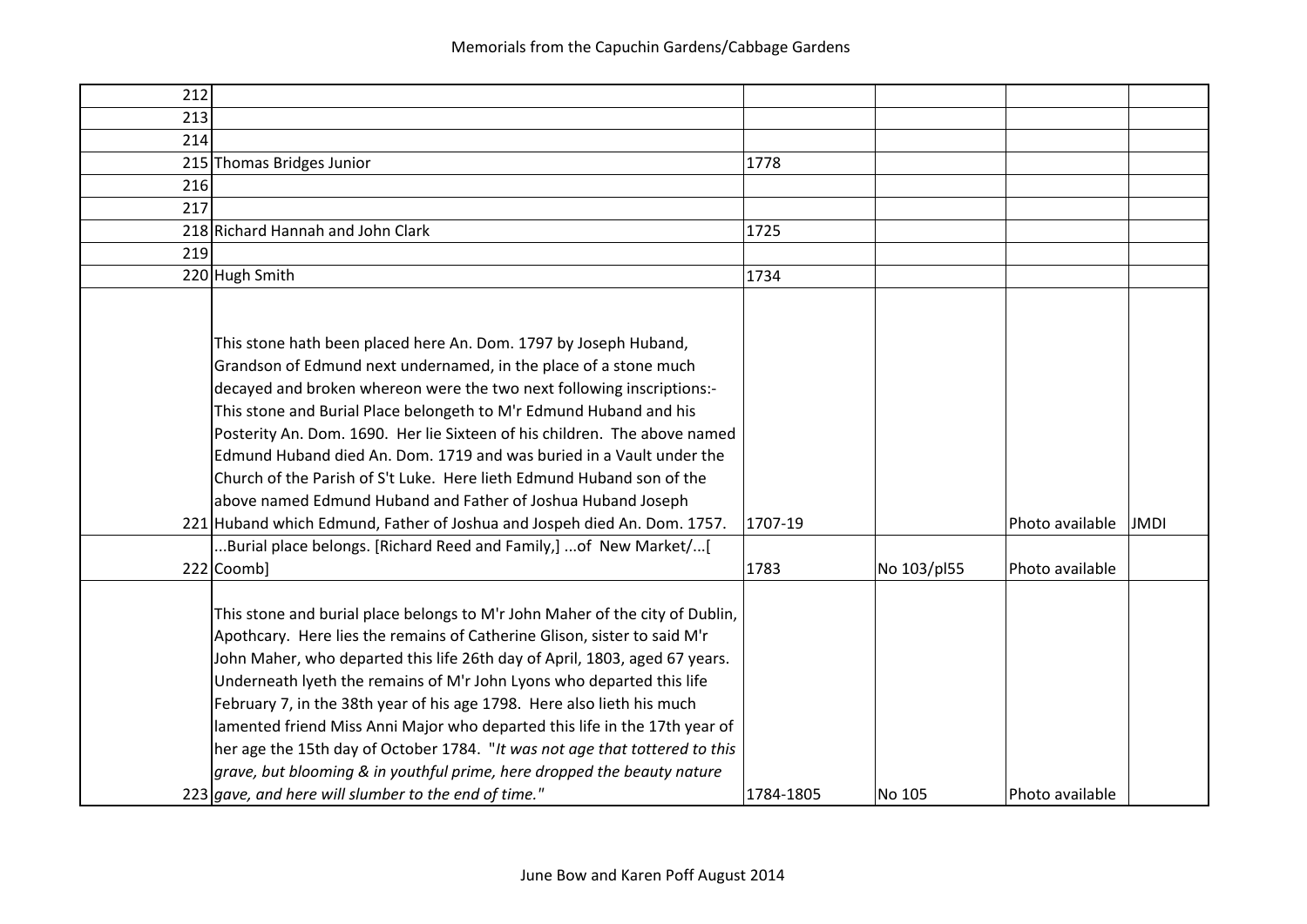|     | Here lieth the body of/Col. Simon Hart who departed this life on Jan and |      |             |                 |
|-----|--------------------------------------------------------------------------|------|-------------|-----------------|
|     | $224$ wife                                                               | 1812 | No 160      | Photo available |
| 225 |                                                                          |      |             |                 |
| 226 |                                                                          |      |             |                 |
|     | 227 Hugh Martin and wife Elizabeth, Tanner                               | 1739 |             |                 |
| 228 |                                                                          |      |             |                 |
| 229 |                                                                          |      |             |                 |
| 230 |                                                                          |      |             |                 |
|     | $231$ wain                                                               |      |             |                 |
| 232 | William Houston and Family 1760/                                         | 1760 | No 108/57   |                 |
| 233 |                                                                          |      |             |                 |
| 234 |                                                                          |      |             |                 |
| 235 |                                                                          |      |             |                 |
|     | Here Lieth  Bodies of Theophilis Keogh and Delaport Family/ of           |      |             |                 |
|     | 236 their/Grandchildren/son Robert///                                    | 1797 | No 145      |                 |
| 237 |                                                                          |      |             |                 |
| 238 |                                                                          |      |             |                 |
| 239 |                                                                          |      |             |                 |
| 240 |                                                                          |      |             |                 |
|     | 241 John Archibold                                                       | 1718 |             |                 |
|     | 242 James McDonnell                                                      | 1796 |             |                 |
|     | 243 James Byrne and Family, Grocer, Francis Street                       | 1763 |             |                 |
|     | This stone and burial place belongeth to William Hunt, late of Chamber   |      |             |                 |
|     | 244 Street, Clothier                                                     | 1785 | No 124/pl65 |                 |
| 245 |                                                                          |      |             |                 |
|     | 246 Margaret, Mary and Christopher Sherlock                              | 1807 |             |                 |
|     | $247$   $1$                                                              |      |             |                 |
| 248 |                                                                          |      |             |                 |
| 249 |                                                                          |      |             |                 |
| 250 |                                                                          |      |             |                 |
|     | 251 Rev. Edward Spring Thomas and Rebecca                                | 1816 |             |                 |
| 252 |                                                                          |      |             |                 |
| 253 |                                                                          |      |             |                 |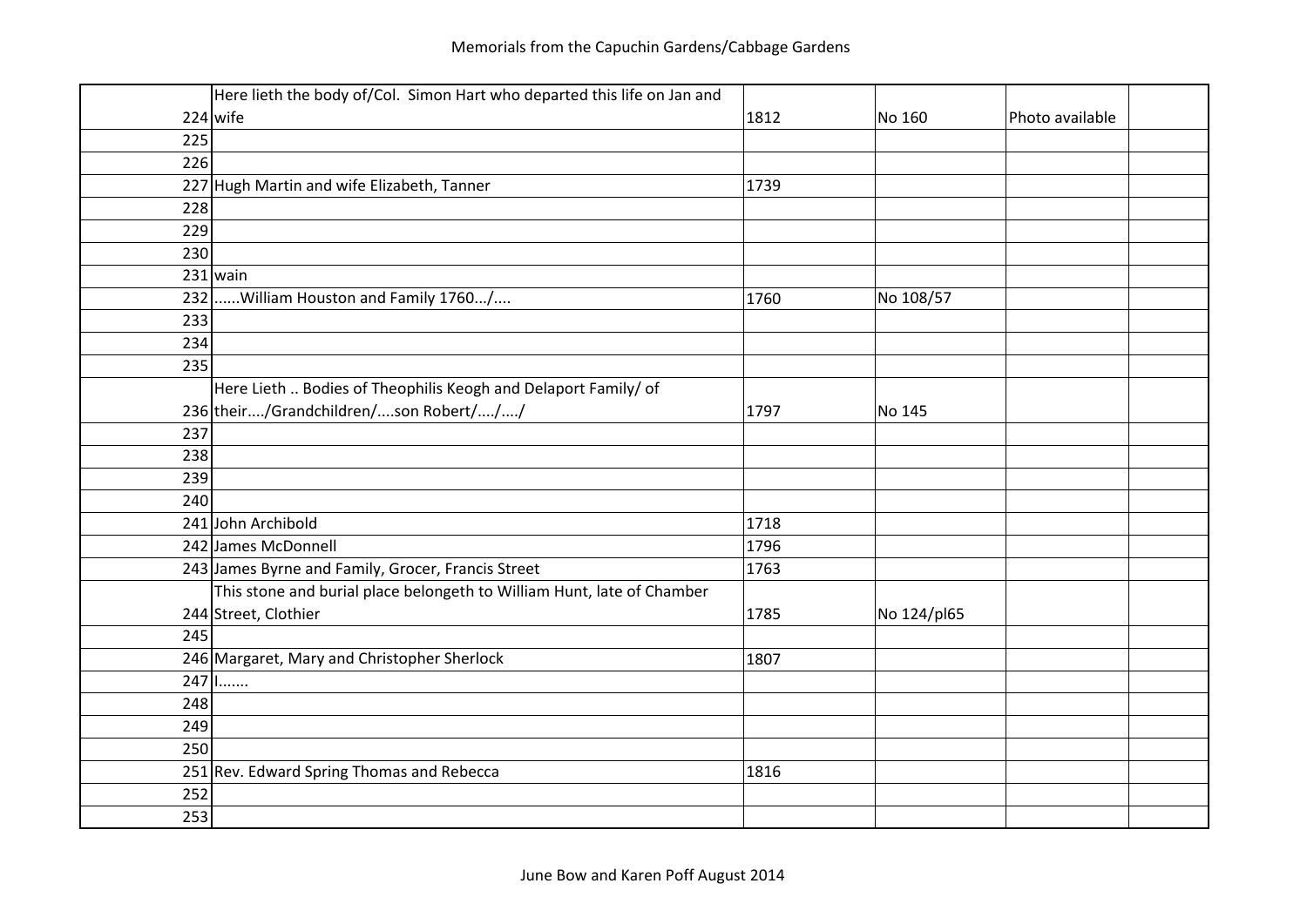|     | The Burial Place of of ffordems Alley, Dublin, clothier/Here[Flerence       |      |                    |                 |  |
|-----|-----------------------------------------------------------------------------|------|--------------------|-----------------|--|
|     | Brett]/wife aged / and [ Robert Keeling] Son of S/ Wife and/re lie/         |      |                    |                 |  |
|     | $254$ n of                                                                  | 1792 | No 5/pl7           | Photo available |  |
| 255 |                                                                             |      |                    |                 |  |
| 256 |                                                                             |      |                    |                 |  |
|     | 257 Luke Stock                                                              |      |                    |                 |  |
|     | 258 Maria Morrison also Elias Homles                                        | 1773 |                    |                 |  |
| 259 |                                                                             |      |                    |                 |  |
|     |                                                                             |      |                    |                 |  |
|     | Here lieth the bodies of Tho's and/Ruth Styles and many of their/Children   |      | Index to           |                 |  |
|     | 260 and GrandChildren/---Parish their son Robert / who departed this life / |      | Prerogative Wills  | Photo available |  |
|     | 261 Hugh Harding                                                            | 1760 |                    |                 |  |
|     | To the memory of Thomas Francis Fannin. Born 14th November 1795             |      | No20/pl17          |                 |  |
|     | Departed this life 4th July 1801/Easter Fannin Born April 1797 departed     |      | <b>Unusual Red</b> |                 |  |
|     | 262 March 1804 20th                                                         | 1804 | stone              | Photo available |  |
| 263 |                                                                             |      |                    |                 |  |
|     | 264 John Bate and Family                                                    | 1791 |                    |                 |  |
|     | 265 Mrs Nix and Daughter-in-Law Esther Kinch                                | 1721 |                    |                 |  |
|     | [Joseph Webster and Family] Here lyeth the body of Joseph Webster/of        |      |                    |                 |  |
|     | 266 Savelmore near Newry/of down/15th of                                    | 1783 |                    | Photo available |  |
|     | Here lieth the body/of/Mr Thomas Parsons/of this city/Timber                |      |                    |                 |  |
|     | Merchant/who departed this life/On 6th.day of July 1812/ In the 57 Year     |      |                    |                 |  |
|     | of his Age/Also the body of his dear wife/Mrs Anne Parsons/who departed     |      |                    |                 |  |
|     | this life/the 18th day of February 1814/Aged 50 Years/Also their Eldest     |      |                    |                 |  |
|     | 267 daughter/Mrs Marg                                                       | 1848 | No 123             | Photo available |  |
| 268 |                                                                             |      |                    |                 |  |
| 269 |                                                                             |      |                    |                 |  |
|     |                                                                             |      |                    |                 |  |
|     | /USADied1836 Ag/Now that my redeemer livethhe,,/ I will/                    |      |                    |                 |  |
|     | ///Upon ye body of George Townsend Co Down/nnCo                             |      |                    |                 |  |
|     | 270 Westmeath/M 1806 Aged 77 years/the  Of/Will                             | 1806 | No 120/pl64        |                 |  |
|     | 271 John Mathews                                                            | 1802 |                    |                 |  |
| 272 |                                                                             |      |                    |                 |  |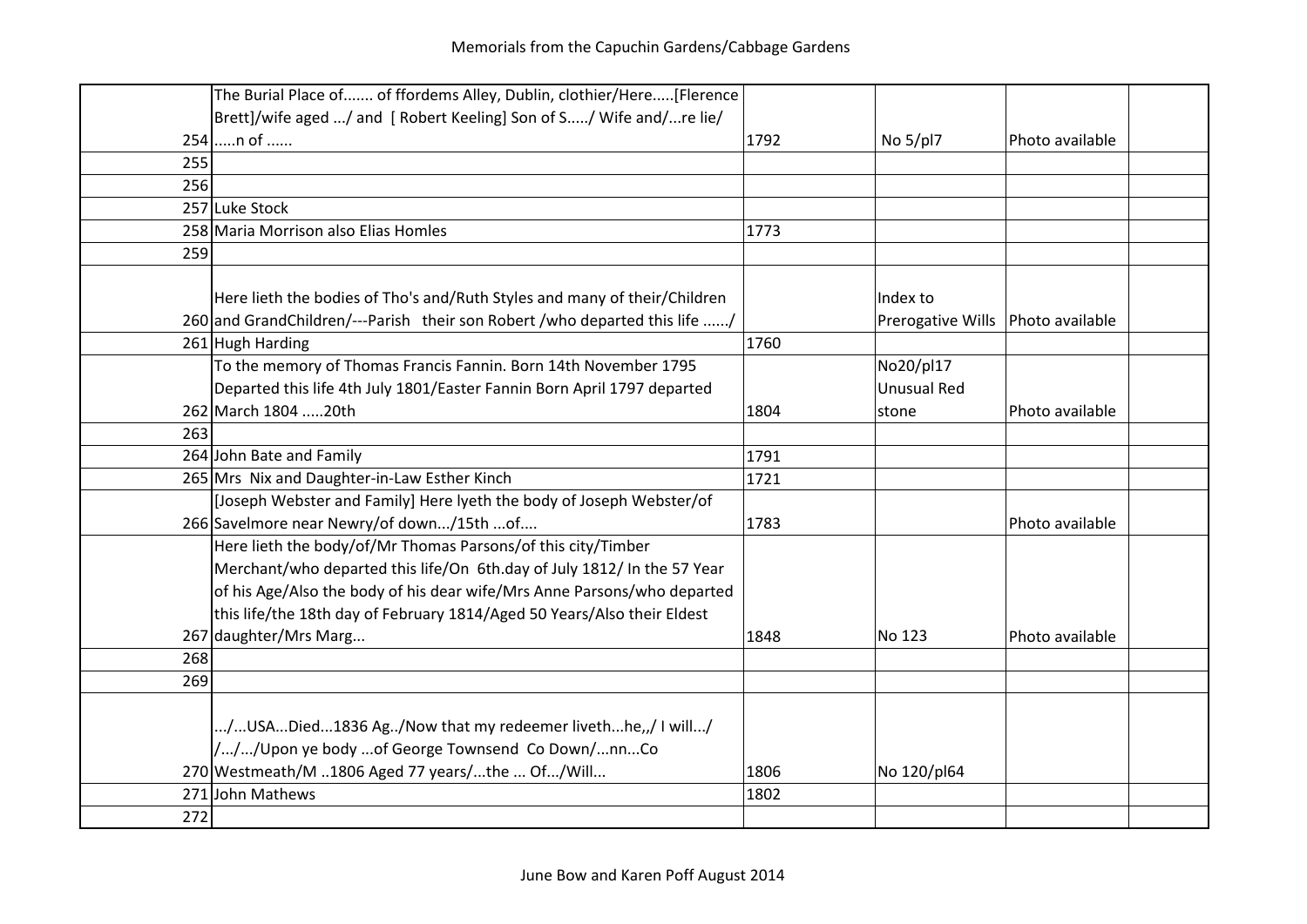| 273 |                                                                                |      |                 |  |
|-----|--------------------------------------------------------------------------------|------|-----------------|--|
| 274 |                                                                                |      |                 |  |
| 275 |                                                                                |      |                 |  |
| 276 |                                                                                |      |                 |  |
|     | 277 Elizabeth Bean                                                             | 1765 |                 |  |
| 278 |                                                                                |      |                 |  |
| 279 |                                                                                |      |                 |  |
| 280 |                                                                                |      |                 |  |
| 281 |                                                                                |      |                 |  |
|     | 282 Michael Manypenny                                                          | 1785 |                 |  |
| 283 |                                                                                |      |                 |  |
| 284 |                                                                                |      |                 |  |
|     | 285 Robert Pike and Family                                                     |      |                 |  |
|     | 286 James Walsh and Wife                                                       | 1809 |                 |  |
| 287 |                                                                                |      |                 |  |
| 288 |                                                                                |      |                 |  |
| 289 |                                                                                |      |                 |  |
| 290 |                                                                                |      |                 |  |
| 291 |                                                                                |      |                 |  |
| 292 |                                                                                |      |                 |  |
|     |                                                                                |      |                 |  |
|     | This stone was erected by William Dyclear in memory of his beloved             |      |                 |  |
|     | daughter, Mary Dycear who departed this life June 19th 1814 aged 17            |      |                 |  |
|     | years. "The voyage of life's at an end, the mortal affliction is past, the age |      |                 |  |
|     | $293$ that in heaven she'll spend, for ever and ever shall last"               | 1814 |                 |  |
| 294 |                                                                                |      |                 |  |
|     | 295 Charles Meredith and Family                                                | 1864 |                 |  |
| 296 |                                                                                |      |                 |  |
| 297 |                                                                                |      |                 |  |
|     | 298 Robert Hutchinson and Family, Merchant                                     | 1777 |                 |  |
|     | 299 This Burial place B/William Andrews and Family, Castle Street              | 1809 | Photo available |  |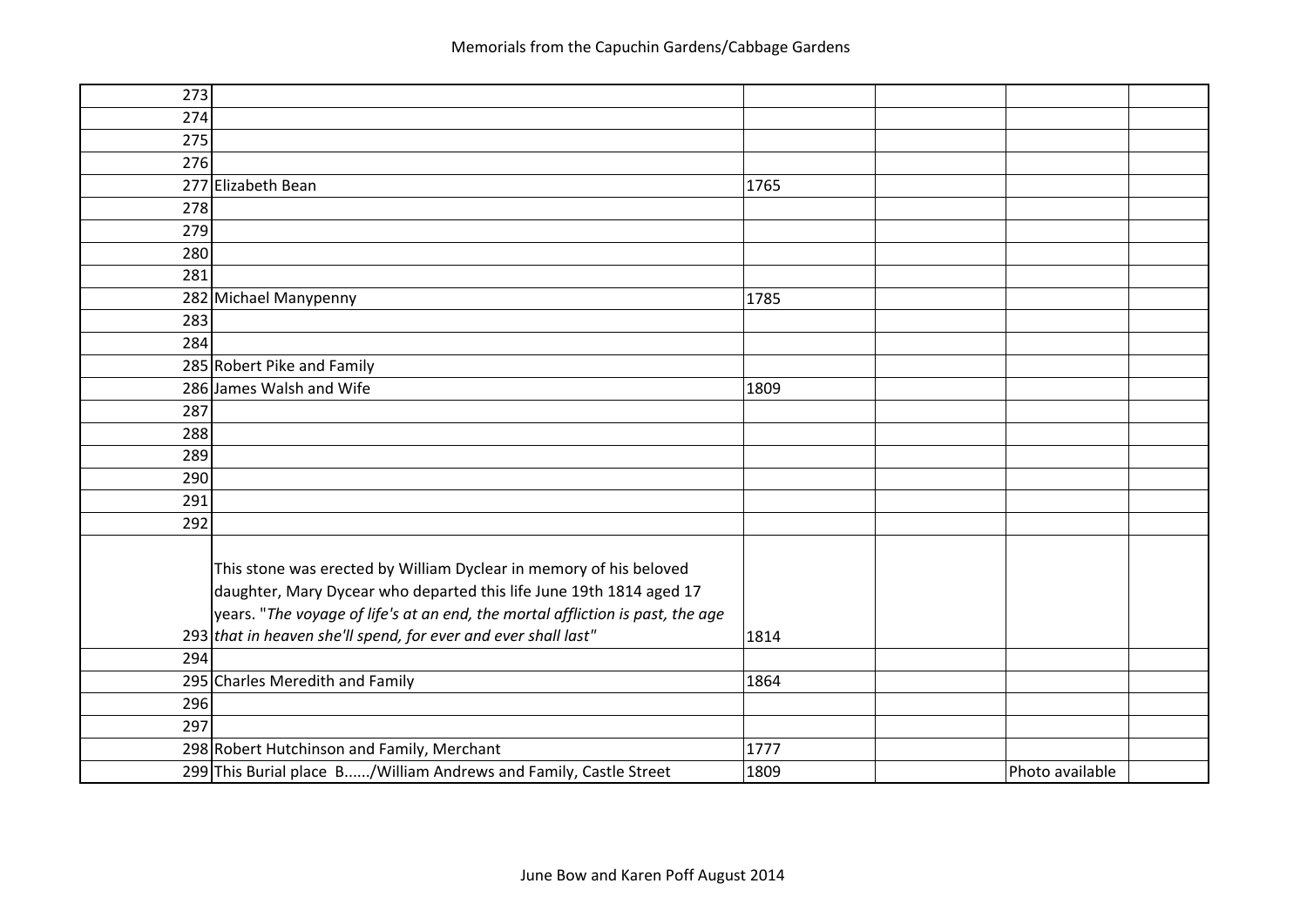|     | Here lieth the Body of the Rev M/Alexander late Minister of               |      |            |                 |
|-----|---------------------------------------------------------------------------|------|------------|-----------------|
|     | the/Presbyterian Church in Plunkett Street/ who departed this life        |      |            |                 |
|     | 300 Nov/first 1743 aged 57 years/and his daughter Hannah                  | 1743 | No 143     | Photo available |
|     | 301 John Watt and Family                                                  | 1784 |            |                 |
| 302 |                                                                           |      |            |                 |
| 303 |                                                                           |      |            |                 |
| 304 |                                                                           |      |            |                 |
|     | 305 Robert James and Family                                               | 1815 |            |                 |
| 306 |                                                                           |      |            |                 |
| 307 |                                                                           |      |            |                 |
| 308 |                                                                           |      |            |                 |
| 309 |                                                                           |      |            |                 |
| 310 |                                                                           |      |            |                 |
| 311 |                                                                           |      |            |                 |
| 312 |                                                                           |      |            |                 |
| 313 |                                                                           |      |            |                 |
| 314 |                                                                           |      |            |                 |
|     | 315 Henry Sweeney                                                         | 1799 |            |                 |
| 316 |                                                                           |      |            |                 |
| 317 |                                                                           |      |            |                 |
|     | 318 Alexander Riley                                                       | 1739 |            |                 |
| 319 |                                                                           |      |            |                 |
| 320 |                                                                           |      |            |                 |
|     | 321 John Dugall Glen also Anne                                            | 1713 |            |                 |
| 322 |                                                                           |      |            |                 |
|     | This tomb was erected/by Alex Kirkpatrick of the City of Dublin/in memory |      |            |                 |
|     | of his late Father/Alex Kirkpatrick Esq/who departed this life Aug/aged   |      |            |                 |
|     | 323 77/ w/the Remains o/who departed                                      | 1817 | No 44/pl31 | Photo available |
| 324 |                                                                           |      |            |                 |
|     | 325 John Payne                                                            | 1763 |            |                 |
| 326 |                                                                           |      |            |                 |
|     | 327 Elizabeth Thompson                                                    | 1749 |            |                 |
|     | 328 Mick Dennis and Family also Larry Mulhall                             | 1759 |            |                 |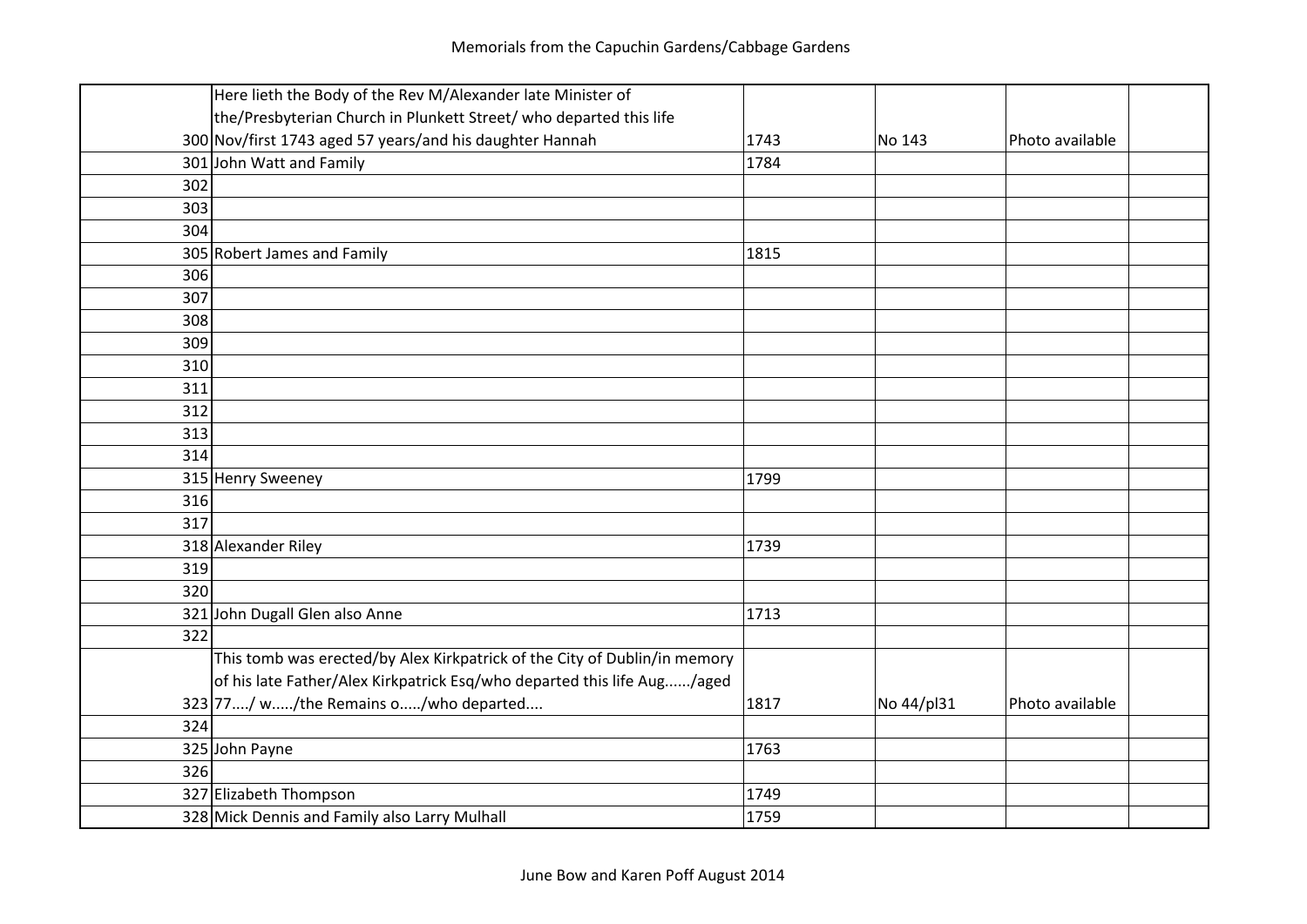|     | 329 John and James Moore                                                 | 1769 |           |                 |  |
|-----|--------------------------------------------------------------------------|------|-----------|-----------------|--|
|     | 330 Moses Doyle and Children, Bride Street                               | 1909 |           |                 |  |
|     | 331 Edward Cooney                                                        | 17.  |           |                 |  |
|     | 332 Moses Christian                                                      | 1709 |           |                 |  |
| 333 |                                                                          |      |           |                 |  |
| 334 |                                                                          |      |           |                 |  |
| 335 |                                                                          |      |           |                 |  |
| 336 |                                                                          |      |           |                 |  |
| 337 |                                                                          |      |           |                 |  |
| 338 |                                                                          |      |           |                 |  |
| 339 |                                                                          |      |           |                 |  |
| 340 |                                                                          |      |           |                 |  |
|     | 341 Philip Coffie and Wife                                               | 1813 |           |                 |  |
|     |                                                                          |      |           |                 |  |
|     | 342 Andrew Wade, John and Judith McLoughin, Patrick and Margaret Mathews |      |           |                 |  |
| 343 |                                                                          |      |           |                 |  |
| 344 |                                                                          |      |           |                 |  |
|     | 345 Grants Family                                                        |      |           |                 |  |
| 346 |                                                                          |      |           |                 |  |
| 347 |                                                                          |      |           |                 |  |
|     | 348 Thomas and Sarah Elizabeth Wade, Dame Street                         | 1784 |           |                 |  |
|     | 349 James Martin and Family                                              |      |           |                 |  |
|     | 350 Alice Hamilton and Children                                          |      |           |                 |  |
|     | 351 John Whiten and Family                                               | 1756 |           |                 |  |
|     | 352 Edward Henderson                                                     | 1812 |           |                 |  |
| 353 |                                                                          |      |           |                 |  |
| 354 |                                                                          |      |           |                 |  |
|     | 355 Mr. And Mrs. Barret                                                  | 1826 |           |                 |  |
|     | Here erected by/Elenor Corrigan her beloved/Parent  Leighlin             |      |           |                 |  |
|     | Bridge/Cowand Canal/ Pithis life/1829 73/ and John                       |      |           |                 |  |
|     | 356 Corrigan//Remember the/children Viz/ d 32 years/1822                 | 1826 | No 150/77 | Photo available |  |
|     | 357 Robert Wornall                                                       | 1829 |           |                 |  |
|     | 358 Eleanor Whitty                                                       | 1890 |           |                 |  |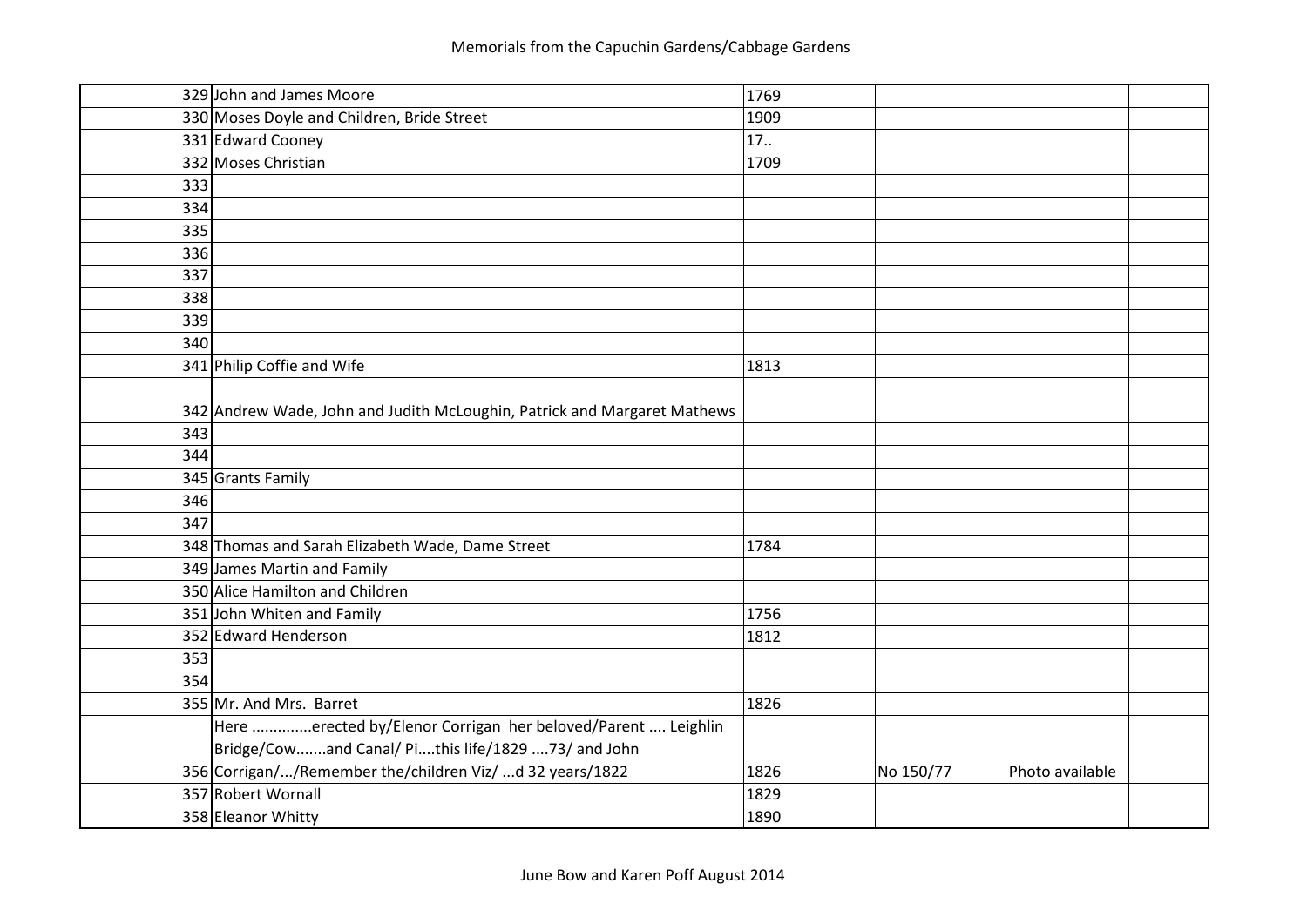| 359             |                                                                                                                                                                                                                                                                                                                                                                                                       |      |  |
|-----------------|-------------------------------------------------------------------------------------------------------------------------------------------------------------------------------------------------------------------------------------------------------------------------------------------------------------------------------------------------------------------------------------------------------|------|--|
| 360             |                                                                                                                                                                                                                                                                                                                                                                                                       |      |  |
| 361             |                                                                                                                                                                                                                                                                                                                                                                                                       |      |  |
|                 | 362 John Colonn                                                                                                                                                                                                                                                                                                                                                                                       | 1821 |  |
| 363             |                                                                                                                                                                                                                                                                                                                                                                                                       |      |  |
| 364             |                                                                                                                                                                                                                                                                                                                                                                                                       |      |  |
| 365             |                                                                                                                                                                                                                                                                                                                                                                                                       |      |  |
| 366             |                                                                                                                                                                                                                                                                                                                                                                                                       |      |  |
|                 | 367 Charles Hudson                                                                                                                                                                                                                                                                                                                                                                                    |      |  |
|                 | 368 William Houston and Family                                                                                                                                                                                                                                                                                                                                                                        | 1763 |  |
|                 | 369 Mrs Mary Craig of Armagh                                                                                                                                                                                                                                                                                                                                                                          | 1803 |  |
|                 |                                                                                                                                                                                                                                                                                                                                                                                                       |      |  |
| 8 Vaults        |                                                                                                                                                                                                                                                                                                                                                                                                       |      |  |
|                 | Within this Sepulchure/are deposited the remains of/Katherine/The<br>beloved wife of/James Carmichael of Stephen's Green in the city/who died<br>November1827/aged 34/This tomb has been by her/Deeply loving<br>husband/The remains of his brother late/Andrew Carmichael whose burial<br>place this was and of the other members of his family/Been collected are<br>1 also deposited here<br>$2$ . | 1827 |  |
| $\overline{3}$  | $\ddot{\phantom{a}}$                                                                                                                                                                                                                                                                                                                                                                                  |      |  |
| $\vert 4 \vert$ | $\ddot{\phantom{a}}$                                                                                                                                                                                                                                                                                                                                                                                  |      |  |
| 5 <sup>1</sup>  |                                                                                                                                                                                                                                                                                                                                                                                                       |      |  |
| 6 <sup>1</sup>  |                                                                                                                                                                                                                                                                                                                                                                                                       |      |  |
| $\overline{7}$  |                                                                                                                                                                                                                                                                                                                                                                                                       |      |  |
| 8               |                                                                                                                                                                                                                                                                                                                                                                                                       |      |  |
|                 |                                                                                                                                                                                                                                                                                                                                                                                                       |      |  |
|                 |                                                                                                                                                                                                                                                                                                                                                                                                       |      |  |
|                 |                                                                                                                                                                                                                                                                                                                                                                                                       |      |  |
|                 |                                                                                                                                                                                                                                                                                                                                                                                                       |      |  |
|                 |                                                                                                                                                                                                                                                                                                                                                                                                       |      |  |
|                 |                                                                                                                                                                                                                                                                                                                                                                                                       |      |  |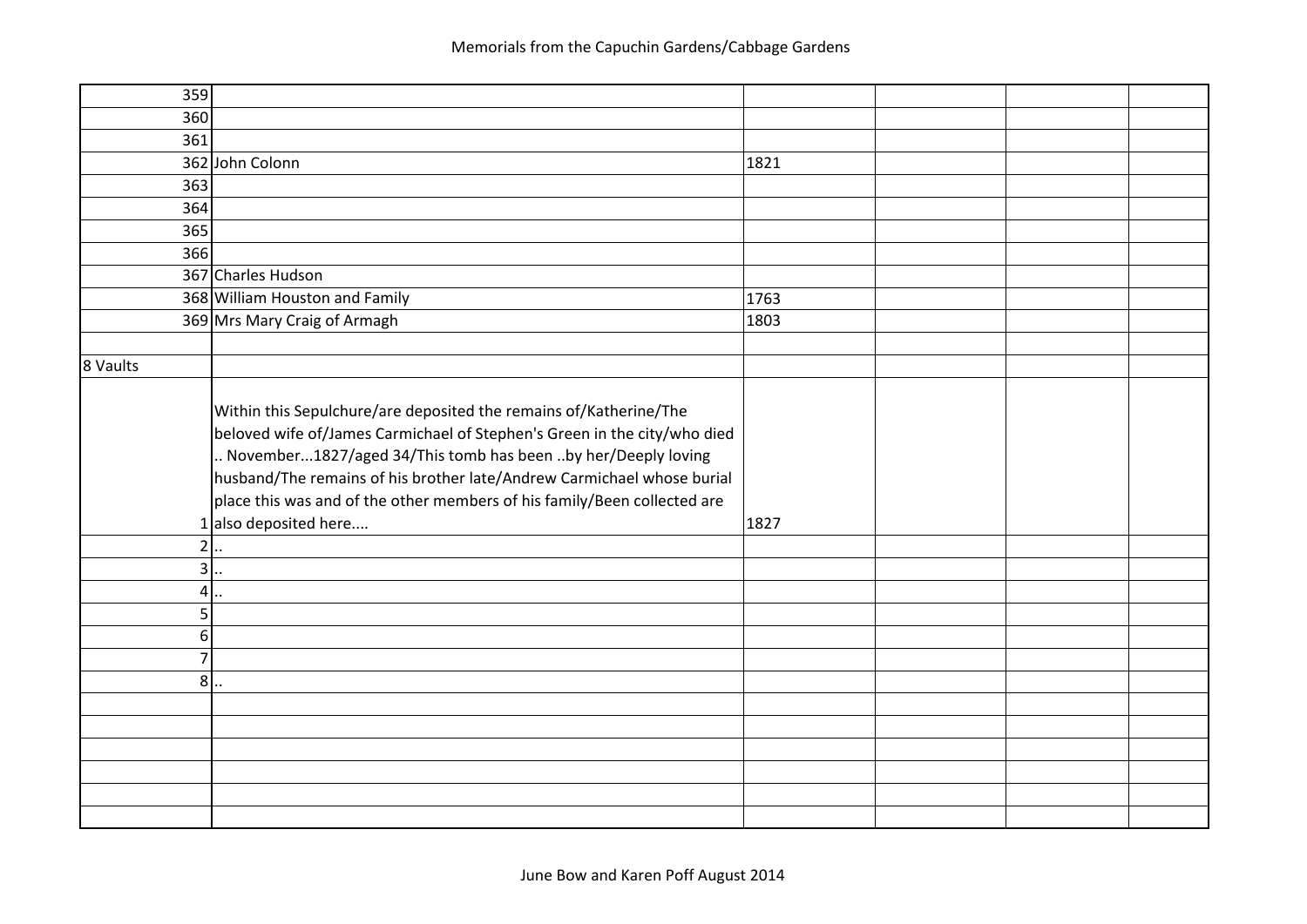|       | Original Locations unknown, may contain Huguenot gravestones. Transcriptions from the Journal of the Association for the Preservation of the Memorials of |            |                 |
|-------|-----------------------------------------------------------------------------------------------------------------------------------------------------------|------------|-----------------|
|       |                                                                                                                                                           |            |                 |
|       | HI(C)/IACET (C___?)/ISABELA (sic) HVNTER/QVÆ. OBIIT iï IANV/ARİ=İ704. 2                                                                                   |            |                 |
|       | (earlier reading of memorial) HIC Jacet Corpvs Isabella Hvnt Quae Obitt II                                                                                |            |                 |
| K1001 | Jan VARII 1704.                                                                                                                                           |            |                 |
| K1002 | ELIZABE(T)H/RILAN DIED/THE FIRST OF MAY 1681.                                                                                                             |            |                 |
| K1003 | KATHERINE .CO(R)/MICK DIED/IANV/ARY Ŷ 22 168 (sic).                                                                                                       |            |                 |
| K1004 | <b>Iohn Hutchinson</b>                                                                                                                                    |            |                 |
| K1005 | Maria Hutchinson                                                                                                                                          |            |                 |
| K1006 | Geo Grant late of Hilton Park in the County of Dublin Esq'r (1787)                                                                                        |            |                 |
|       | Here Ly. Y body of Henery Neale who deceased Sep'r 7 1685 & (7?) of                                                                                       |            |                 |
| K1007 | his children.                                                                                                                                             |            |                 |
|       | This Burial Place Belongeth to Isaac Frear of the City of Dublin Slater and                                                                               |            |                 |
|       | his Posterity who caused this Stone to be Erected To the Memory of Jane                                                                                   |            |                 |
|       | his wife who dep'd this Life Sept'br the 9th . 178(5/). Ages 34 Also two of                                                                               |            |                 |
| K1008 | their children.                                                                                                                                           |            |                 |
|       | This stone and burial place belongh'h to Daniel Sullivan of the City of Dub'l                                                                             |            |                 |
|       | Merch't and his posterity Here lyeth the body of M'r Tomothy Sullivan late                                                                                |            |                 |
|       | of the City of Dubin merch't who departed this life the second day of                                                                                     |            |                 |
|       | Decem'r 1755 in the 61st year of his age as also the body(e)s of his son                                                                                  |            |                 |
|       | James Sullivan and his daughter Elizabeth Tighe with many more of his                                                                                     |            |                 |
| K1009 | children.                                                                                                                                                 |            |                 |
| K1010 | Sinnett                                                                                                                                                   |            |                 |
|       | Under this stone lie the remains/ of/ Edward Litton Esquire/ He died on                                                                                   |            |                 |
|       | the fourteenth day of July Anno Domini 1808 Aged fifty four He is justly                                                                                  |            |                 |
| K1011 | and greatly lamented.                                                                                                                                     | No 48/pl34 |                 |
|       | Here lieth the body of John Paine who departed this life the 15th day of                                                                                  |            |                 |
|       | April Anno Domini 1703 like wise the body's of 3 of his children the later of                                                                             |            |                 |
|       | whom is Martha Green who departed this life the 25th day of Jun Anno                                                                                      |            |                 |
| K1012 | Domini 1715.                                                                                                                                              |            |                 |
|       | This stone and buriall place belongeth to Jacob Warns and his posterity                                                                                   |            |                 |
| K1013 | Anno Dom 1690.                                                                                                                                            |            | Photo available |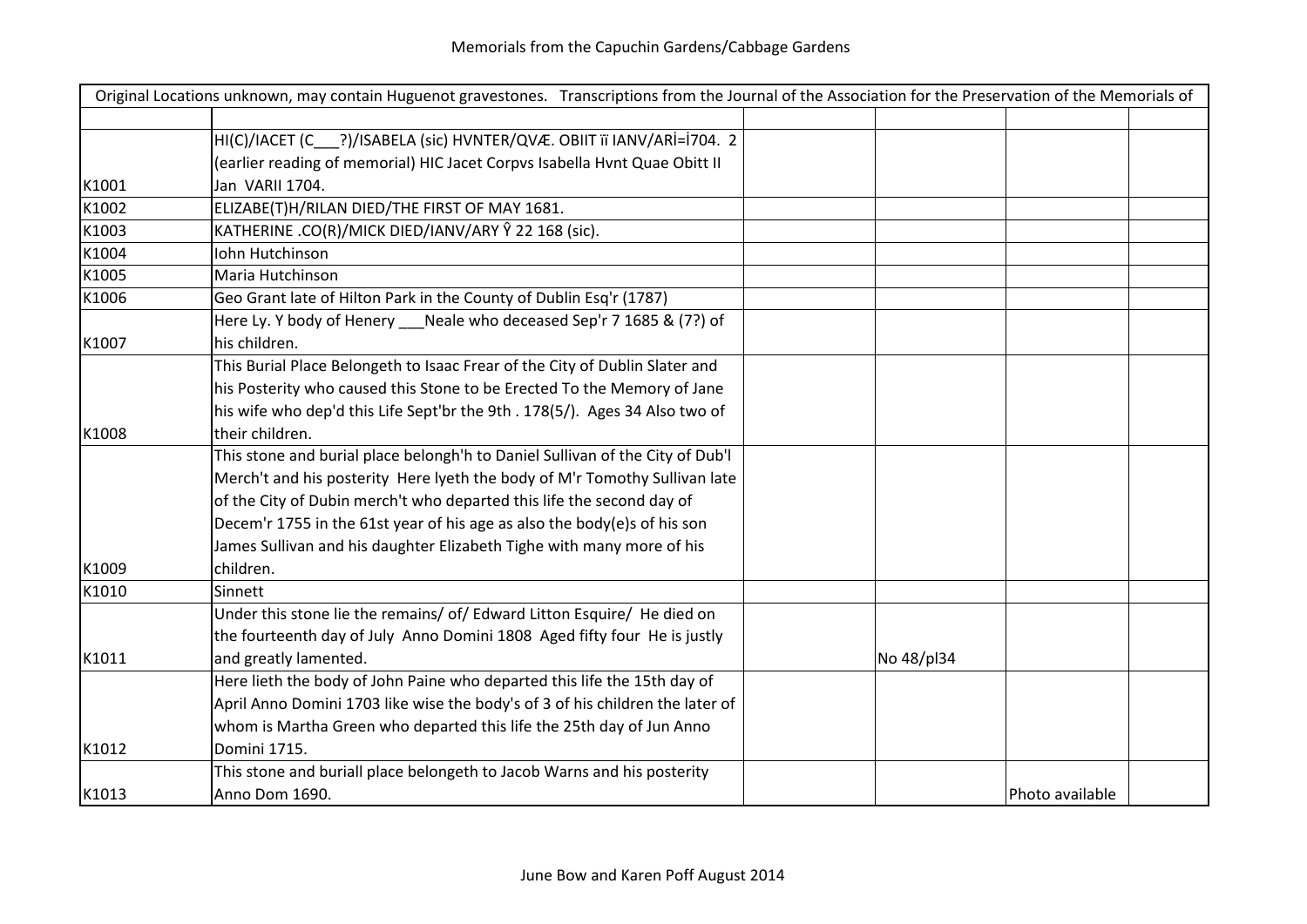|       | This stone and burial place belongeth to Mr Joseph Barrington and his      |                  |                 |
|-------|----------------------------------------------------------------------------|------------------|-----------------|
|       | posterity. Here lieth the body of Jane Barrington wife of said Joshua who  |                  |                 |
|       | died ye  May 1732. Hera lso lieth the body of ye above named Joshua        |                  |                 |
| K1014 | who died the 25 July 1742.                                                 | No1/pl3          | Photo available |
|       | To the memory of Thomas Hunter of Black Pitts Dublin who on 2nd of         |                  |                 |
|       |                                                                            |                  |                 |
|       | August 1763 Aged 45?years/Ended a world pentite/From his comrade to        |                  |                 |
|       | his creator/The Benevolent his own heart/and his wife with/ The            |                  |                 |
|       | Depart Nature/He lived in credence/ of / and died with                     |                  |                 |
|       | resignation/and hope truly becoming/A good man and a good Christan/Go      |                  |                 |
| K1015 | thou and do likewise.                                                      | No2/pl4          | Photo available |
|       | Here Lyeth the Body of Mr Ephr---/Dickison who Departed this life/July the |                  |                 |
|       | 14th 1750 in the 50th year of/his age/Here also Lyeth the body of          |                  |                 |
|       | Mrs/Elizabeth Dickison wife of the/above Mr E Dickison who/                |                  |                 |
|       | Departed/ September                                                        |                  |                 |
| K1016 |                                                                            | No 144           | Photo available |
|       |                                                                            |                  |                 |
|       |                                                                            |                  |                 |
|       |                                                                            | Vicars Index to  |                 |
|       |                                                                            | Prerogative Will |                 |
|       |                                                                            | 1536-1810/1725   |                 |
|       | Here lieth the Body of/Thomas Wainright/late of S Francis Street/who       | Wainright, Thos, |                 |
| K1017 | departed this life the/22 day of May 1725/                                 | Dub, pinmaker    | Photo available |
|       | /And /S Sincer/Here lieth the/Esq. Who Departed/In 1799 age                |                  |                 |
| K1018 | 5                                                                          | No 9/pl9         |                 |
|       |                                                                            |                  |                 |
|       | The stone was erected by/William Smyth of Henry S't to the/Memory of his   |                  |                 |
|       | beloved Aunt/Mrs Margaret Parrott/Formerly of Wood Quay in this            |                  |                 |
|       | city/Died 20th October 1810 Aged 74/Her also are deposited the remains     |                  |                 |
| K1019 | of her sister Mrs Anne Duggan who/Died 2nd day of January 1848/aged 59.    | No 11/pl10       | Photo available |
|       | Here lieth the /Holas Plunkett of/Dublin who departed/October ye           |                  |                 |
| K1020 | 12th 1749                                                                  |                  |                 |
|       |                                                                            | No 12/pl11       | Photo available |
| K1021 | /Died 1808/Aged 6 Years///h/EdwardVD                                       | No 21/pl18       |                 |
| K1022 | This/Place///1744// Of children                                            | No 22/pl 19      |                 |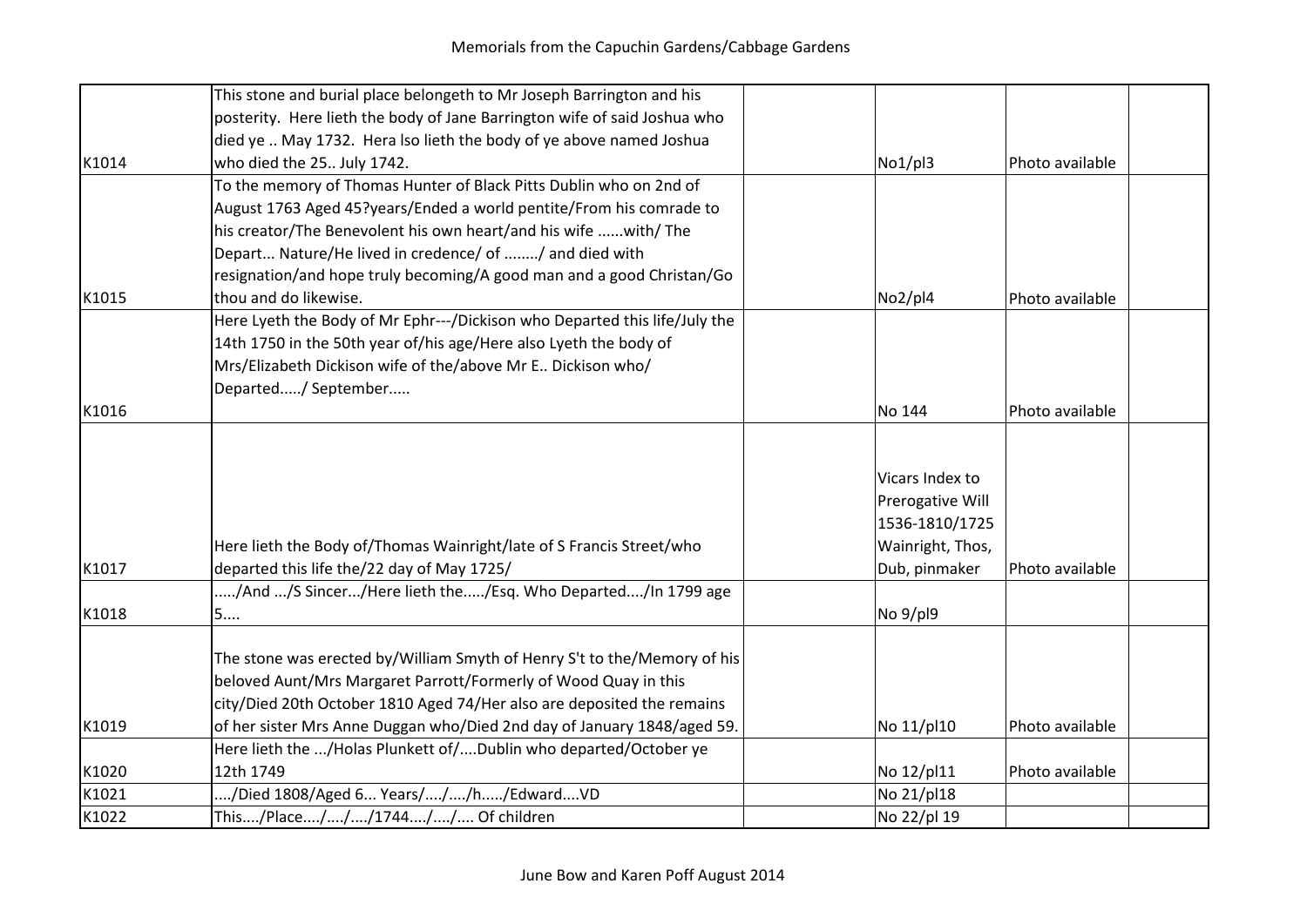|       | This stone and burial place/Belongeth to Thomas Howard/posterity here    |            |                 |  |
|-------|--------------------------------------------------------------------------|------------|-----------------|--|
|       | lyeth/ye body of Margaret Howard wife/ of the above and who              |            |                 |  |
| K1023 | departed/from this life ye 29th March 1756/in ye .5th year of her age    | No 23/pl20 |                 |  |
|       | /////1877/Departed/Year of 1772of their                                  |            |                 |  |
| K1024 | children                                                                 | No 24/pl20 |                 |  |
|       | This stone/And Burial place belonging to/Joshua Johnson ofCity/of        |            |                 |  |
|       | Dublin Merchant to his  Here lieth ye body of Mo                         |            |                 |  |
|       | Huchison/1724/Also his Huchison/Died Aug 17th1730                        |            |                 |  |
|       | Agedyears/And 8 of his children//Aged 59 years/////John                  |            |                 |  |
| K1025 | HutchinsonOctober/1790 aged/E Hutchinson                                 | No 25/pl21 | Photo available |  |
| K1026 | le corps/Jean Allenet Ag/Decedle 23 Aoust 17                             | No 30/p24  |                 |  |
| K1027 | This is the burial place of/John Anthony and James Vareilles             |            | Photo available |  |
|       | Here lyeth the body of Mrs/Jane Pineau who departed/This life Feb'ry the |            |                 |  |
| K1028 | 17'th 1747/Aged 50 Years                                                 |            | Photo available |  |
| k1029 | who/                                                                     |            |                 |  |
|       | Here lieth the body of Susana /Walsh who Departed this Life/25th May     |            |                 |  |
|       | 1772 in the 70 year / of her Age and her Father/and Mother Charles and   |            |                 |  |
| K1030 | Elizabeth/Labounte and four of children/Reayou pa/ and /                 | No35/pl26  | Photo available |  |
| K1031 | Underneathof/Abraham VirditHorton Esq/1797and children                   | No38/pl28  | Photo available |  |
|       | The burial place of Mr Stephen/Lupiere and his posterity HereBody of     |            |                 |  |
| K1032 | Mrs (Nicolas)                                                            | No39/pl29  | Photo available |  |
|       | memor of/who departed this life on/April 18/Every/the                    |            |                 |  |
|       | most//who deeply//Here also rest the remains of/Gertrude the much        |            |                 |  |
| K1033 | loved wife                                                               |            | Photo available |  |
|       | who/this life26th day of/January Ano Dom/1710 here lieth four of         |            |                 |  |
| K1034 | his children                                                             |            | Photo available |  |
| K1035 | Peace Amen                                                               | No 47/pl34 |                 |  |
| K1036 | .ort/burial place/ Joseph Litton/Merchant/////                           | No 52/pl35 | Photo available |  |
|       |                                                                          |            |                 |  |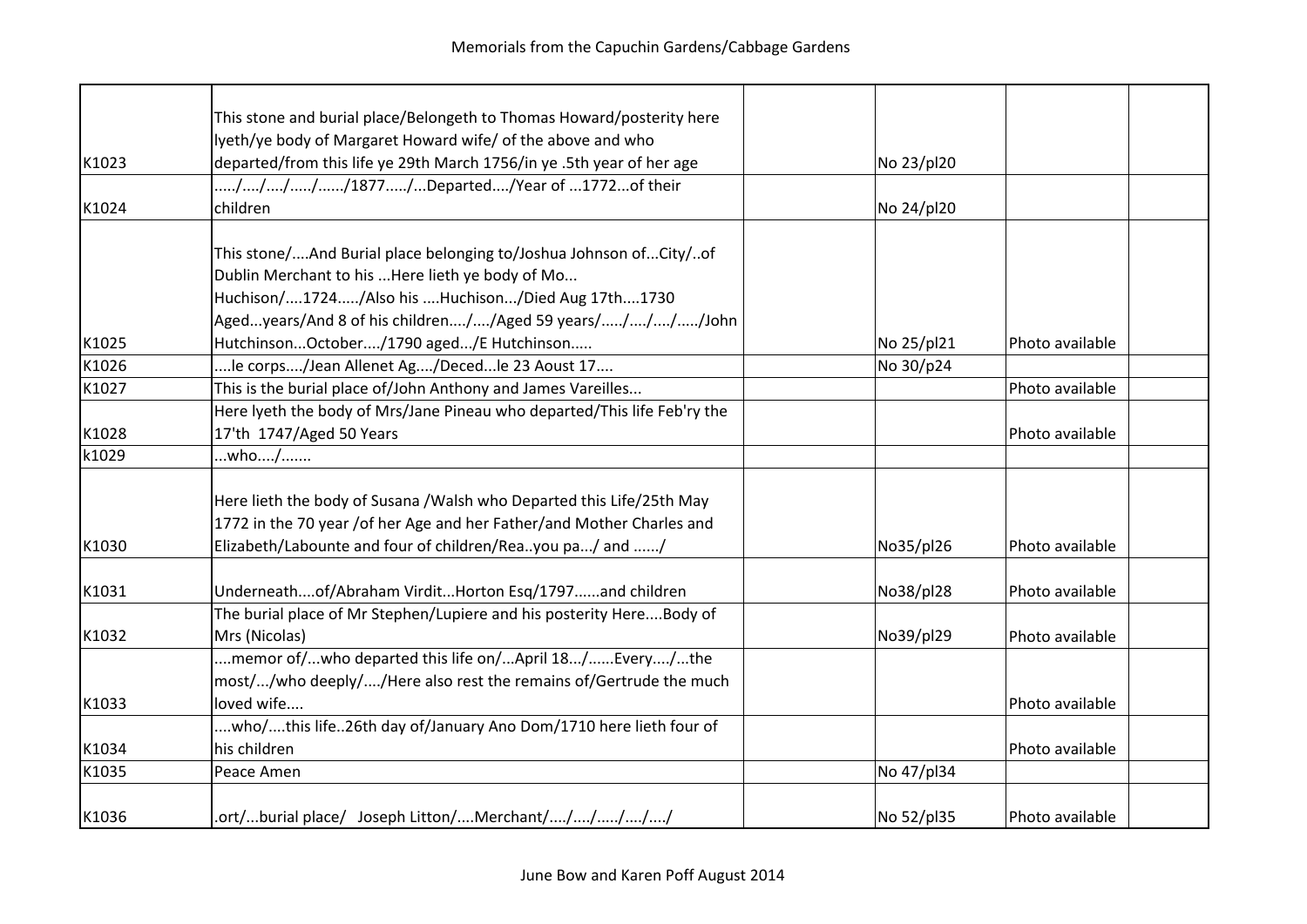| K1037 | April 176./ssalso/Daughter                                              | No56/pl36   |                 |
|-------|-------------------------------------------------------------------------|-------------|-----------------|
|       |                                                                         |             |                 |
| K1038 | Burial place/Dom or/his posterity/body of/y love//children              | No 59/pl39  |                 |
| K1039 | who departed                                                            | No 60       |                 |
|       |                                                                         |             |                 |
| K1040 | This burial place belongs/to Holmof the city of/Dublinof his posterity  | No 64/pl42  |                 |
|       | /Street Dublin/William/Body of his father/died Sept y                   |             |                 |
| K1041 | $20.1$ 79                                                               | No 66/pl42  |                 |
|       | IHS,,,,/burial place of/his family/of/wife/Departed life                |             |                 |
| K0142 | 48/Children/                                                            | No 68/pl43  |                 |
| K0143 | IHS/This SMary Builer/of Brid/lin in/who d                              | No 69/pl 43 | Photo available |
|       | Dublin/M Timothy/ Of Dublin/departed this life                          |             |                 |
| K1044 | the/he//Elenor/Children                                                 | No 77/pl 46 | Photo available |
|       | Here lieth the body of/who departed this life/The 10th day of           |             |                 |
|       | December 1705/Here also lieth the body of/Husband and                   |             |                 |
| K1045 | wife/departed  The 20th May/                                            | No77/pl46   | Photo available |
|       |                                                                         |             |                 |
|       | /Belongeth to J/George's Street e/father and mother/also two            |             |                 |
|       | of his children/and his brother Patrick/this life 1811/Lies the         |             |                 |
| K1046 | remains/who departed/Aged 9 years                                       | No 78/pl46  | Photo available |
| K1047 | ph/D                                                                    | No 79/pl46  |                 |
|       |                                                                         |             |                 |
|       | Here lies Mister/William David Henchy/who departed this life March 25th |             |                 |
| K1048 | 1807/aged three years and eleven months/Dear affectionate Child well.   | No 85/pl48  | Photo available |
| K1049 | This burial place/William//                                             | No 97/pl53  |                 |
|       |                                                                         |             |                 |
| K1050 | Here lyeth the body of M/Who departed this//His wife Eleanor            | No98/pl53   | Photo available |
| K1051 | John/bodyElizaba/who                                                    | No99/pl54   | Photo available |
| K1052 | Place/Ibeblin/ed/dep/4                                                  | No109/pl58  |                 |
| K1053 | and C//eir children/ded/eemon to G                                      | No 112      |                 |
| K1054 | Septemberdeparted                                                       | No 114      |                 |
| K1055 | This burial place belongeth to Mr Samuel Laban 1757                     |             | Photo available |
| K1056 | remains of/Mar/and/Of//                                                 | No 118 pl62 |                 |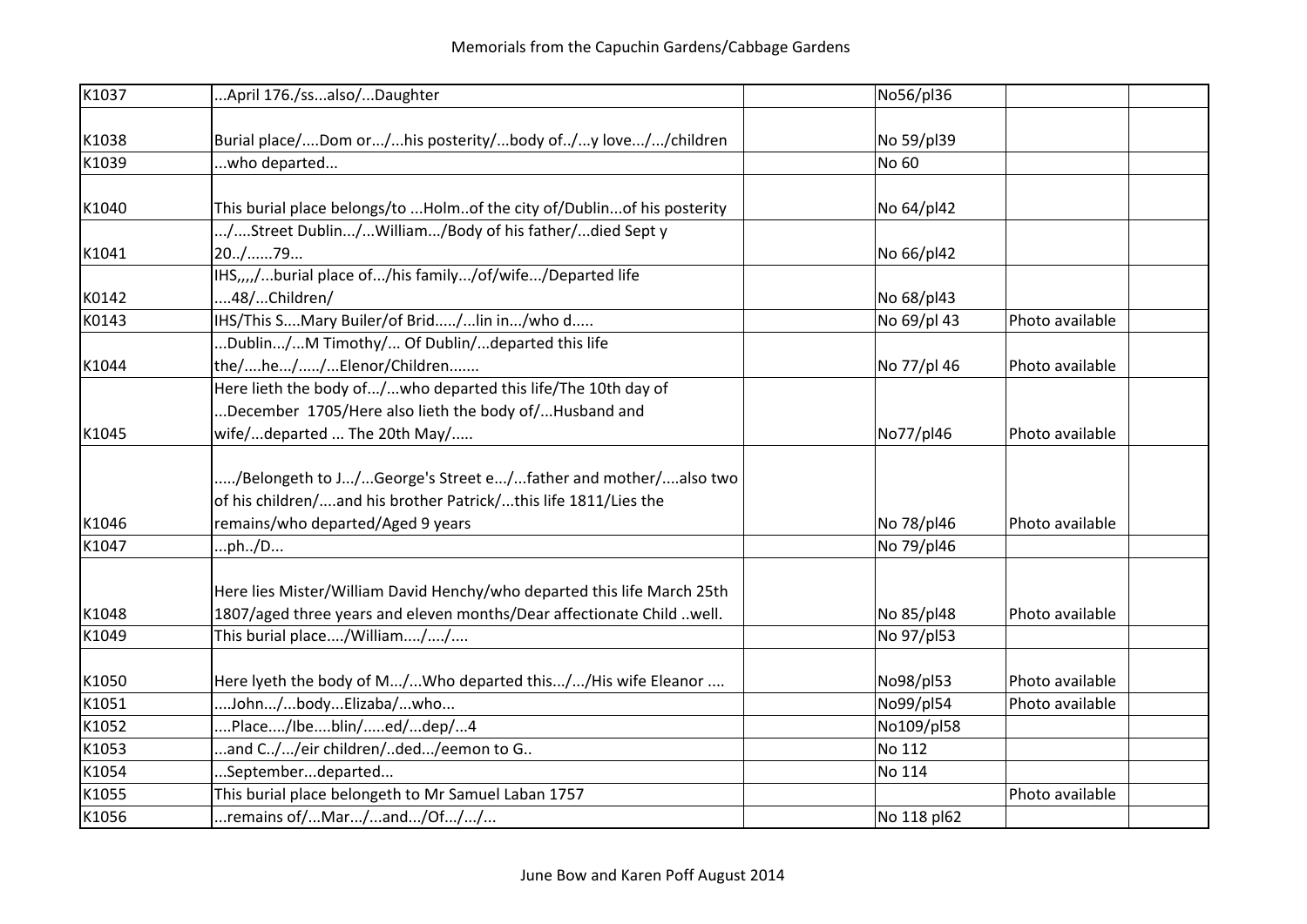| K1057 | This stone was erected to the memoryrest within                        | NO 121       |                 |  |
|-------|------------------------------------------------------------------------|--------------|-----------------|--|
|       | To perpetuate the memory of Sarah Walsh, an/This stone was             |              |                 |  |
| K1058 | lai/Children, she di/                                                  | No 125       | Photo available |  |
|       |                                                                        |              |                 |  |
|       | erected/Patrick/Dublin Grocer 1748of his children/brother Mr           |              |                 |  |
| K1059 | Patrick/college/wife Ann S///1763 in the 60th year                     | No 126/pl 66 | Photo available |  |
|       | This stone was erected/the 21st of September 1795 by William Pitham of |              |                 |  |
| K1060 | Wexford/to mark the burial place of his/family ground                  | No 128/pl67  | Photo available |  |
| K1061 | body of/departed this/                                                 | No 129       |                 |  |
| K1062 | This stone/to the                                                      | No 132       |                 |  |
| K1063 | To//andinde////                                                        | No 139/pl 72 |                 |  |
| K1064 | erected by/////17/17                                                   | No 140       |                 |  |
| K1065 | This stone was erected byDavis of M                                    | No 149/pl77  |                 |  |
|       | IHS This stone was erected by Michail Frayne in memory of/His beloved  |              |                 |  |
| K1066 | mother Mrs Maria Frayne who departed this1827                          | No 152       |                 |  |
|       | This burial place belongeth to William/Mortimore of the city of        |              |                 |  |
|       | Dublin/Here l The body of his wife Mrs Mary/p Of the Aged 60           |              |                 |  |
| K1067 | years/                                                                 | No 154/pl78  | Photo available |  |
| K1068 | This burial place belong///buried                                      |              |                 |  |
|       | ed in/oing to the/The said Hutchisson/Here also lieth the body of      |              |                 |  |
|       | Luke Kelly/Victor Mortimore the widow of Mr Ch/D. who departed/of      |              |                 |  |
| K1069 | March 179H                                                             | No 157       |                 |  |
| K1070 | Herelieth/Jovis Wilian/son                                             | No 158       | Photo available |  |
| K1070 | Dublin Who/Octob'r y. 12. 1749                                         |              |                 |  |
| K1071 | IHS/was erected by/of Dublin                                           |              | Photo available |  |
|       | This stone/and Burial Place Belongs/ City of Dublin And                |              |                 |  |
| K1072 | his/posterity                                                          |              | Photo available |  |
| K1073 | /stone and burial/belong/Jacob/posterity                               |              | Photo available |  |
| K1073 | Sacred to the memory//                                                 |              | Photo available |  |
|       | IHS/Here lieth the Bofy of M'r Philip Cull/Patrick Street who departed |              |                 |  |
| K1074 | this/life the 15 day of October                                        |              | Photo available |  |
|       | Buriall/ John/ Street Tanner/ y. Body of Eliz/who departed             |              |                 |  |
| K1075 | this / Th AD 1729 age / Her Chil                                       |              | Photo available |  |